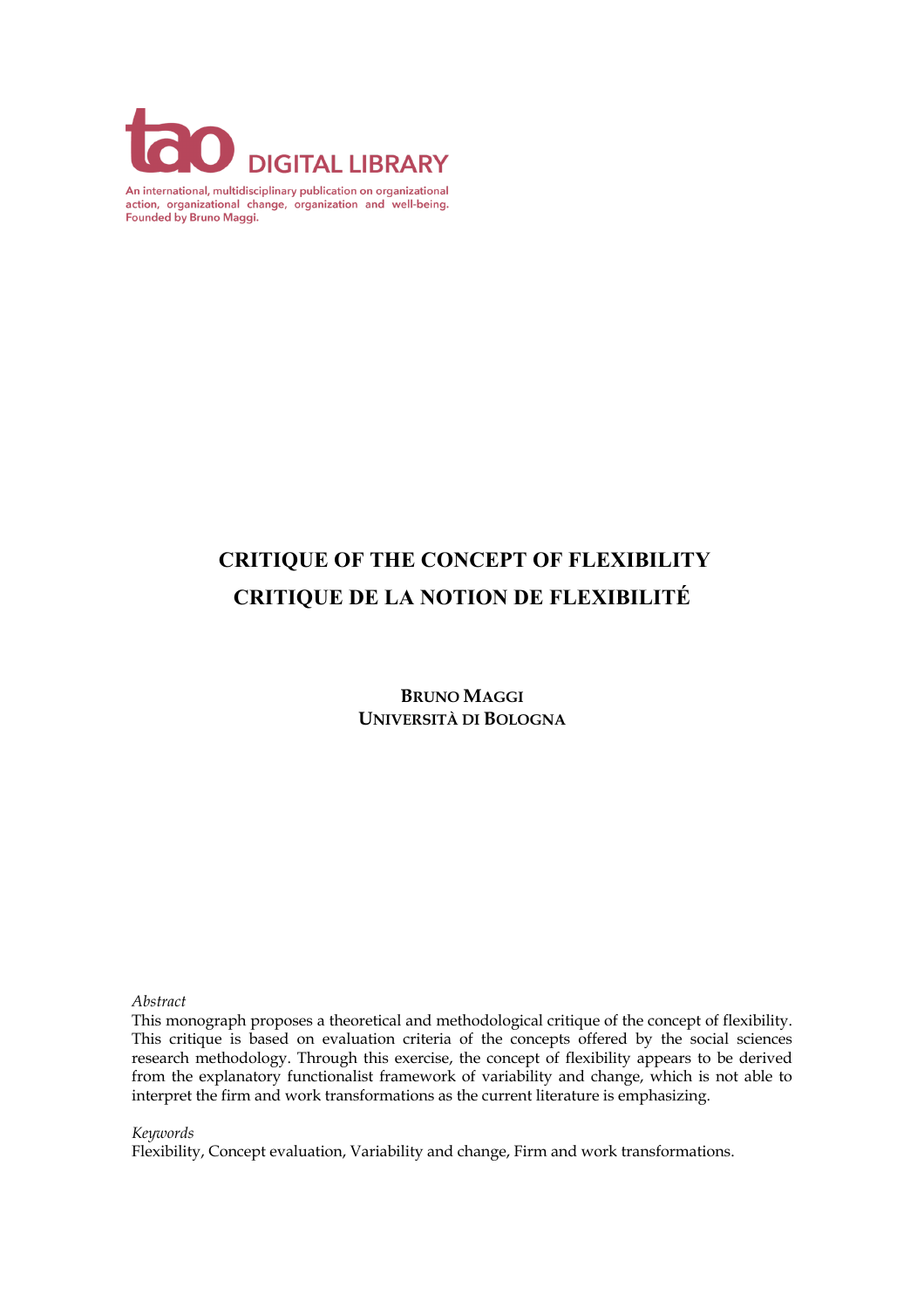Critique of the concept of flexibility / Critique de la notion de flexibilité, Maggi Bruno. Bologna: TAO Digital Library, 2019.

Licenza: CC BY-NC-ND 4.0 © Copyright 2019 degli autori

ISBN: 978-88-98626-19-9 DOI: http://doi.org/10.6092/unibo/amsacta/6266

| <b>CO</b> Digital Library                                                                                                                                                                                                                                                                                                                                                                                                                                                                                                                                                |                                                                                                                                                                                                                                                                                   |                                                                                                                                                                                                                                              |
|--------------------------------------------------------------------------------------------------------------------------------------------------------------------------------------------------------------------------------------------------------------------------------------------------------------------------------------------------------------------------------------------------------------------------------------------------------------------------------------------------------------------------------------------------------------------------|-----------------------------------------------------------------------------------------------------------------------------------------------------------------------------------------------------------------------------------------------------------------------------------|----------------------------------------------------------------------------------------------------------------------------------------------------------------------------------------------------------------------------------------------|
| The TAO Digital Library is part of the activities of the Research Programs based on the Theory of<br>Organizational Action proposed by Bruno Maggi, a theory of the regulation of social action that<br>conceives organization as a process of actions and decisions. Its research approach proposes: a<br>view on organizational change in enterprises and in work processes; an action on relationships<br>between work and well-being; the analysis and the transformation of the social-action processes,<br>centered on the subject; a focus on learning processes. |                                                                                                                                                                                                                                                                                   |                                                                                                                                                                                                                                              |
| The contributions published by the TAO Digital Library are legally deposited and receive an ISBN<br>code. Therefore, they are to be considered in all respects as monographs. The monographs are<br>available online through AMS Acta, which is the institutional open archive of the University of<br>Bologna. Their stable web addresses are indexed by the major online search engines.                                                                                                                                                                               |                                                                                                                                                                                                                                                                                   |                                                                                                                                                                                                                                              |
| TAO Digital Library welcomes disciplinary and multi- or inter-disciplinary contributions related to the<br>theoretical framework and the activities of the TAO Research Programs:<br>- Innovative contributions presenting theoretical or empirical analysis, selected after a double peer<br>review process;<br>- Contributions of particular relevance in the field which are already published but not easily                                                                                                                                                         |                                                                                                                                                                                                                                                                                   |                                                                                                                                                                                                                                              |
| available to the scientific community.                                                                                                                                                                                                                                                                                                                                                                                                                                                                                                                                   |                                                                                                                                                                                                                                                                                   |                                                                                                                                                                                                                                              |
| The submitted contributions may share or not the theoretical perspective proposed by the Theory of<br>Organizational Action, however they should refer to this theory in the discussion.                                                                                                                                                                                                                                                                                                                                                                                 |                                                                                                                                                                                                                                                                                   |                                                                                                                                                                                                                                              |
| <b>EDITORIAL STAFF</b>                                                                                                                                                                                                                                                                                                                                                                                                                                                                                                                                                   |                                                                                                                                                                                                                                                                                   |                                                                                                                                                                                                                                              |
| Editor: Bruno Maggi                                                                                                                                                                                                                                                                                                                                                                                                                                                                                                                                                      |                                                                                                                                                                                                                                                                                   |                                                                                                                                                                                                                                              |
| Co-editors: Francesco M. Barbini, Giovanni Masino, Massimo Neri, Giovanni Rulli, Angelo Salento                                                                                                                                                                                                                                                                                                                                                                                                                                                                          |                                                                                                                                                                                                                                                                                   |                                                                                                                                                                                                                                              |
| International Scientific Committee:                                                                                                                                                                                                                                                                                                                                                                                                                                                                                                                                      |                                                                                                                                                                                                                                                                                   |                                                                                                                                                                                                                                              |
| Jean-Marie Barbier<br>Vittorio Capecchi<br><b>Yves Clot</b><br>Renato Di Ruzza<br>Daniel Faïta<br>Vincenzo Ferrari<br><b>Armand Hatchuel</b><br>Luigi Montuschi<br>Roberto Scazzieri<br>Laerte Sznelwar<br>Gilbert de Terssac                                                                                                                                                                                                                                                                                                                                            | CNAM, Paris<br>Università di Bologna<br><b>CNAM Paris</b><br>Université de Provence<br>Université de Provence<br>Università degli Studi di Milano<br>Ecole des Mines Paris<br>Università di Bologna<br>Università di Bologna<br>Universidade de São Paulo<br><b>CNRS Toulouse</b> | Science of the Education<br>Methodology of the Social Sciences<br>Psychology of Work<br>Economics<br>Language Science<br>Sociology of Law<br>Management<br>Labour Law<br>Economics<br>Ergonomics, Occupational Medicine<br>Sociology of Work |
| ISSN: 2282-1023<br>www.taoprograms.org - dl@taoprograms.org<br>http://amsacta.cib.unibo.it/                                                                                                                                                                                                                                                                                                                                                                                                                                                                              |                                                                                                                                                                                                                                                                                   |                                                                                                                                                                                                                                              |

Pubblicato nel mese di novembre 2019 da TAO Digital Library – Bologna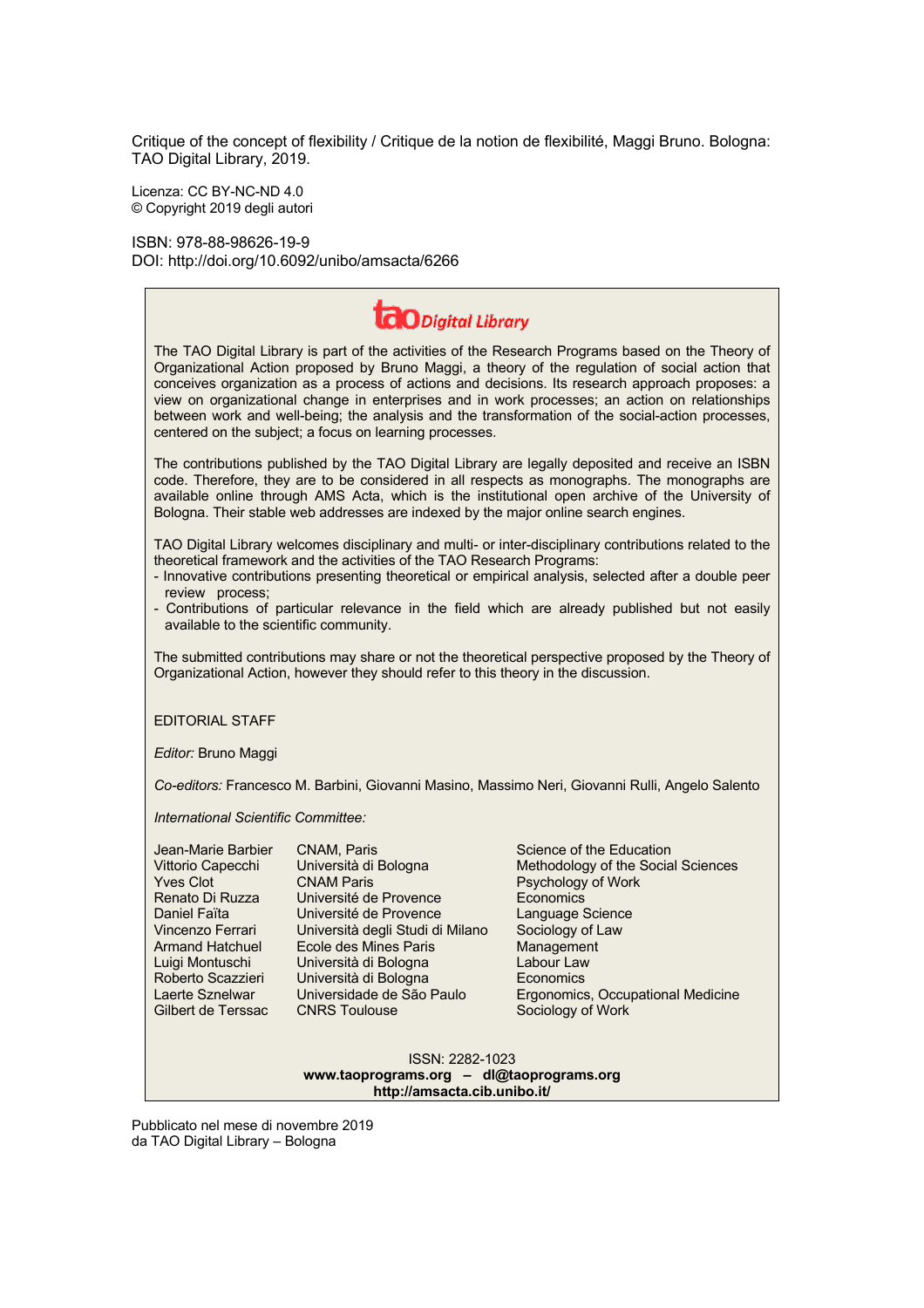# **Critique of the concept of flexibility**•

*Bruno Maggi, Università di Bologna*

#### **Introduction**

The concept of flexibility has played for decades a privileged role in the reflections and debates on the transformations of firms and work. On the one hand, it has acquired great importance in the various disciplines that study these transformations: economics, management, sociology, psychology, law, etc. On the other hand, it is used in numerous fields of study: J.-C. Tarondeau (1999b) explains that flexibility refers both to the strategies of the firm and to the operational activities, products, processes and technologies, to the organization, to work. Finally, the concept of flexibility seems to have both a descriptive and a normative value.

The absence of critique appears to be singular. Of course, critiques do exist about the "flexibilization" and its consequences - on the regulatory system, on the economic system, on working conditions and lifestyles - especially in labor law, sociology and work psychology contributions, but a critique of the *concept* in itself is still missing. The concept has not, to date, been subjected to the test of "falsification". However, much time has passed since Karl Popper showed how the consistency of concepts and hypotheses depends only on their capability to resist the challenges to refute them1.

Our purpose in this contribution is purely theoretical and methodological. We follow Popper's method by proposing an approach to the concept of flexibility aimed at evaluating its consistency. We will refer to the

<sup>•</sup> This text is the translation of B. Maggi, Critique de la notion de flexibilité, published by the *Revue Française de Gestion*, 2006, 162: 35-49. We are grateful to the Review for authorizing the translation.

<sup>&</sup>lt;sup>1</sup> The falsificationist approach of this great philosopher of the science allowed completely overcoming the inductivist illusion of strengthening theoretical constructions through the accumulation of numerous confirmations. His critical reflection on the inductive method began in 1919, as he himself reveals: see K.R. Popper, *Conjectures and refutations: the growth of scientific knowledge*, New York: Basic Books, 1962.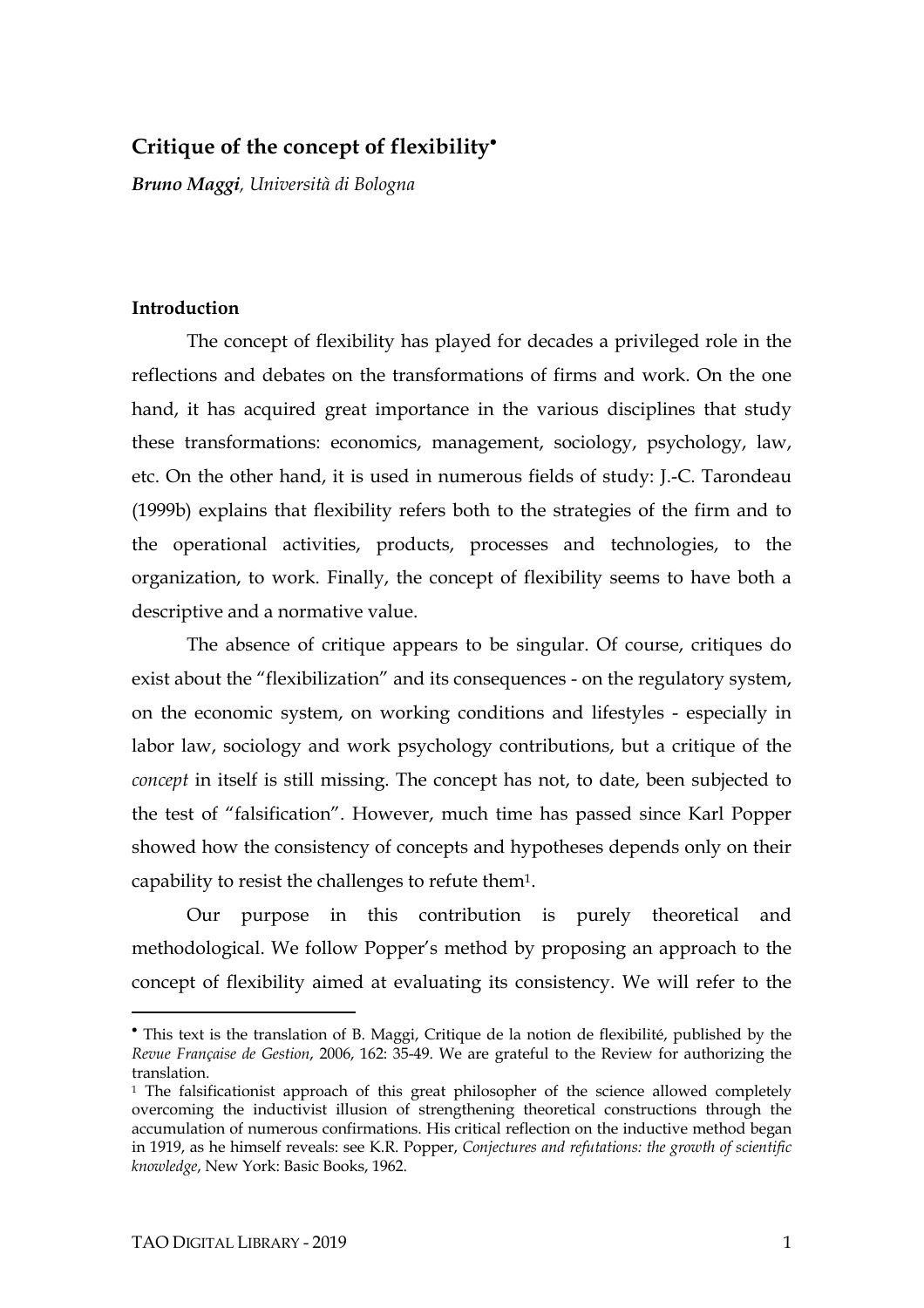evaluation criteria of the concepts traditionally proposed by the handbooks of methodology of the social sciences: the criterion of *extension*, concerning the more or less broad set of fields and situations to which the concept applies; the *clarity* criterion, concerning the objective determination of the concept; and the criterion of the meaning of the concept in the framework of the theory of which it is a part, i.e. its *systematic import*. Since this approach is proper to neopositivist epistemology, as evidenced by the reference to C.G. Hempel<sup>2</sup>, on which it is usually founded, it seems particularly appropriate to the literature concerning flexibility, which almost entirely presupposes this epistemology3.

This contribution will highlight unresolved issues resulting from the concept of flexibility and, overall, its inadequacy for the interpretation of the transformations of firms and work as pursued by the literature under scrutiny. Thus, it appears that these gaps find their origin within the functionalist framework for the explanation of variability and change from which the concept derives. And this requires us to change the point of view, and to directly question the reflection on *variability*.

# **The definition of the concept**

The evaluation of a concept should begin with its definition(s). As far as the concept of flexibility is concerned, given its widespread diffusion, the need for postulating a definition does not appear relevant for the literature: usually, flexibility is more presupposed than defined. However, there is no lack of general definitions as well as reviews of the interpretations of flexibility, particularly within the managerial literature, and these definitions and interpretations show significant convergences.

<sup>2</sup> C.G. Hempel, *Fundamentals of concepts formation in empirical science*, Chicago, University of Chicago Press, 1952; Id., *Aspects of scientific explanation and other essays in the philosophy of science*, New York: The Free Press, 1965; Id., *Philosophy of natural science*, Englewood Cliffs (N.J.): Prentice-Hall, 1966.

<sup>&</sup>lt;sup>3</sup> We argue that any criticism of a concept or theory must first of all be conducted "within" their philosophy, i.e. by within the "way of seeing" that they presuppose, and not by different visions. For the same reason, we evoked the contrast between the falsificationist approach and the inductivist approach, a contrast that marked the neo-positivist debate of the first decades of the twentieth century.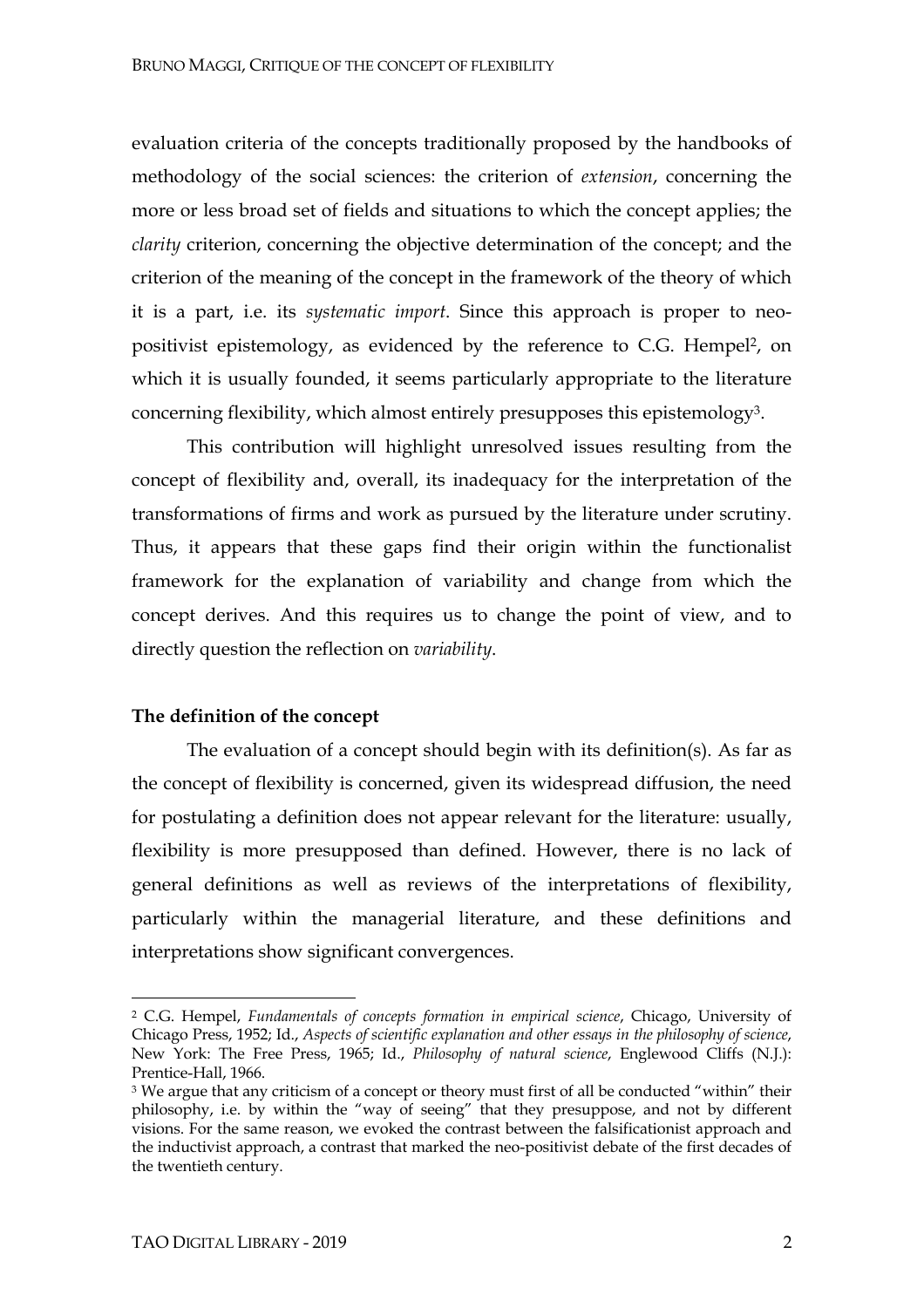Tarondeau (1999a) defines flexibility in terms of "propensity [of a system] to transform itself to improve its integration into an environment and thereby increase the probability of survival". He adds that "the flexibility of a system placed in an uncertain environment is defined and measured: a) according to the number of states that it is able to assume in order to achieve its prescribed purposes, and b) according to the cost and the time employed for the change of states" (Tarondeau, 1999a; 1999b). Reix (1997) defines flexibility as: "a) Flexibility is a means of coping with uncertainty; b) it translates the firm's propensity to respond to new conditions, to develop a capacity for learning using additional information; c) it can express itself in terms of extension of the potential field of possible decisions or in terms of ease of change of a state; d) its value is comparable to an option value".

Gerwin (1987; 1993) notes that flexibility has generally been proposed as an adaptation response to the uncertainty of the environment, and more precisely as a set of responses to different manifestations of uncertainty. De Toni and Tonchia (1998) find, in their wide review of the literature, that flexibility is defined as: a) characteristic of the relationship between a system and its environment, where it operates as an absorber of shocks provoked by uncertainty; b) degree of homeostatic control of a system, i.e. as a degree of cybernetic adaptation; c) capacity for change and adaptation.

These definitions tend to shape the "general characteristics" of flexibility and seem to converge in identifying them in the *capacity for adaptation* and in the aim of *facing uncertainty*.

However, many authors prefer to highlight the existence of different manifestations or aspects of flexibility. For example, Mandelbaum (1978) distinguishes a *flexibility of state*, which allows the system to be "stable" and to function despite the change, and a *flexibility of action*, which allows to face the change by changing the state. Slack (1983) in turn distinguishes a *flexibility of "level"*, concerning the number of states that the system can reach, and a *flexibility of "response"*, concerning the time of change of state. Zelenovich (1982) highlights an "exogenous" nature of flexibility when it concerns the adaptation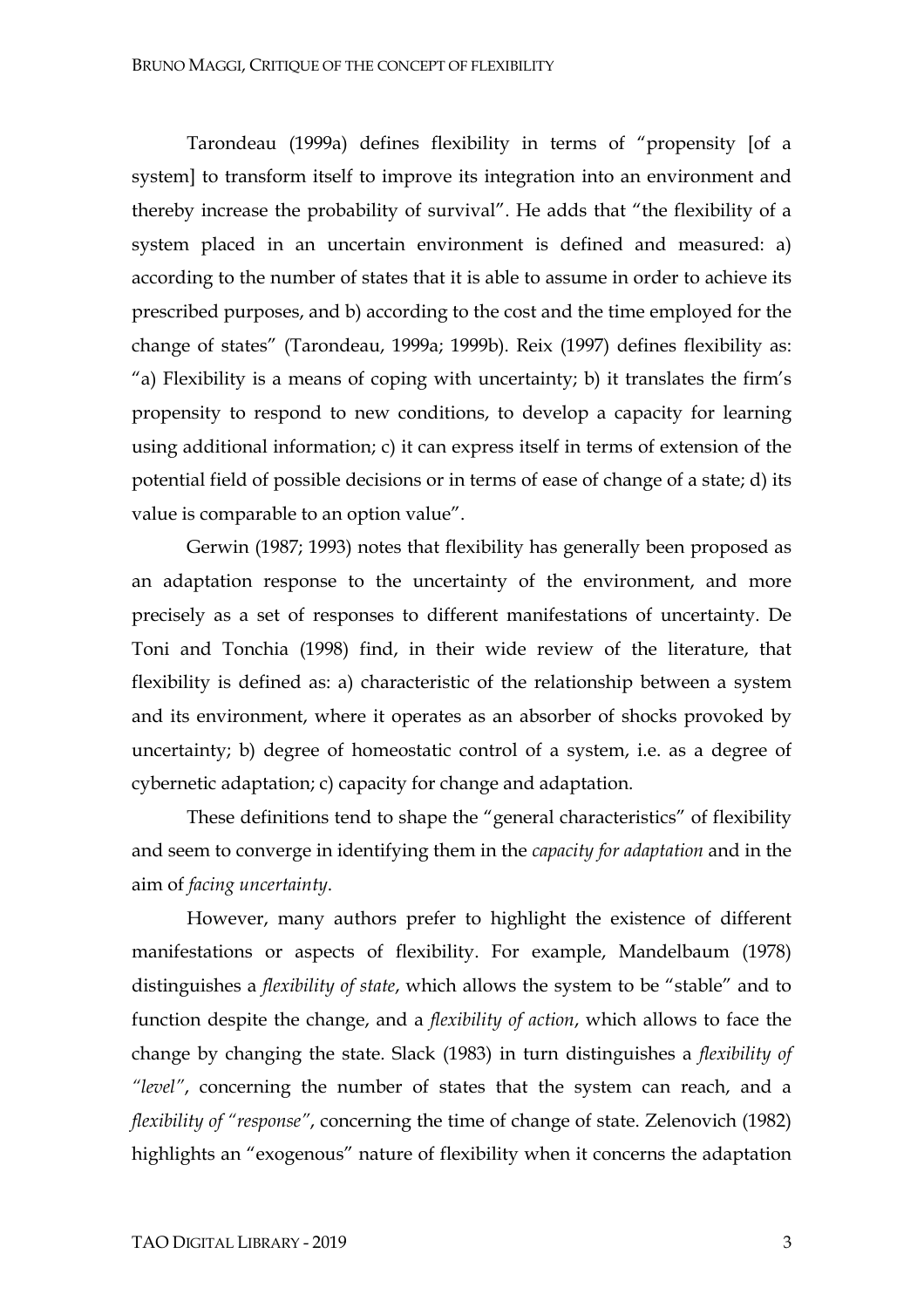of the system to environmental changes, and an "endogenous" nature regarding the use of technological opportunities within the system. In the same way, Tarondeau (1999a) contrasts *external flexibility* with *internal flexibility*.

Finally, while most definitions emphasize the adaptation to an uncertain environment, Gerwin (1993) proposes to consider not only a defensive flexibility but also a *proactive flexibility*, which is capable of modifying the environment. In the same direction, Mariotti (1994) contrasts the *static flexibility* of passive adaptation with both the *inter-temporal flexibility*, which allows a better opening to the evolutions of the environment and to the learning and innovating processes, and with the *flexibility of dynamic efficiency*, which acts on the environment in order to transform it by modifying the reactions of strategic interdependence. Cohendet and Llerena (1999) also distinguish *static*, reactive flexibility and *dynamic*, temporal, proactive flexibility.

This brief summary of the definitions of the concept of flexibility, though not exhaustive, highlights some of the most indicative proposals. It will be the basis for our analytical discussion; for now, it is noteworthy to emphasize the convergence regarding the meaning and the purpose of flexibility, as well as the most relevant gaps.

First, the attention the literature devotes to the definition of the concept, thus specifying the characteristics of flexibility, overlooks - in general – the specification of the other fundamental concept in all definitions: that of *uncertainty*. Mariotti (1994) is partly concerned with distinguishing an "objective" uncertainty, based on "lack of information", and an uncertainty deriving from "cognitive limits" of the subjects of the decision<sup>4</sup>.

Second, these definitions do not refer - in general - to the etymology of the term "flexibility", while the etymological reference should always be necessary for the definition of a concept. Shouldn't we start from the realization that in languages of Latin origin, but also in English, flexibility (fr. flexibilité, it.

<sup>&</sup>lt;sup>4</sup> The distinction between objective and subjective aspects of uncertainty, sometimes proposed by some authors, nevertheless appears unsustainable: uncertainty has a meaning since it regards, in the decision-making process, the state of knowledge of the decision-maker.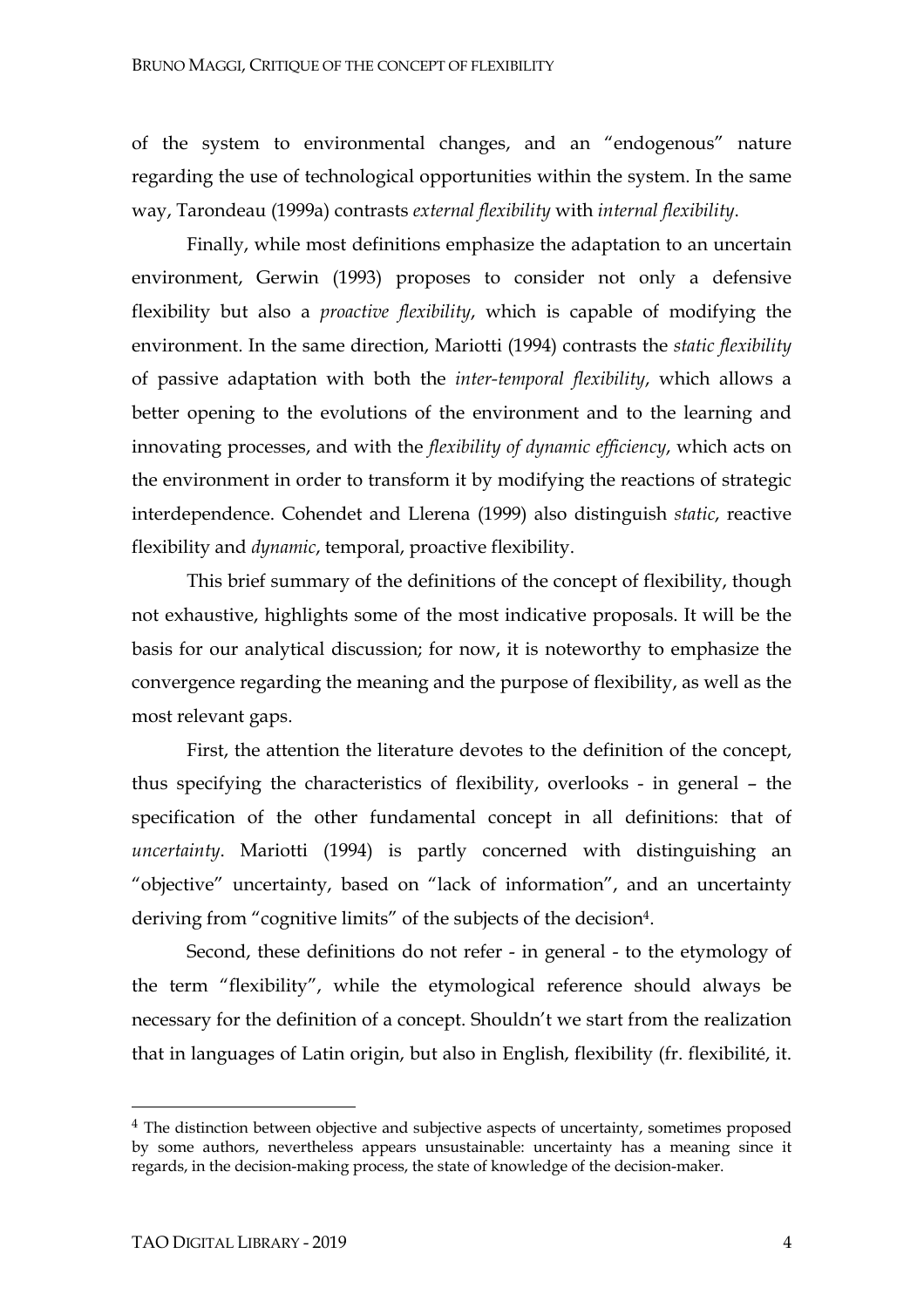flessibilità) derives from *flexum*, supine of *flectere* (to fold)? Flexible is said of what easily bends and, by extension, of what adapts to different conditions, to different circumstances<sup>5</sup>. Now, the etymology legitimizes the definitions of flexibility in terms of adaptation. On the contrary, problems arise for the definition of "proactive flexibility" proposed by Gerwin (1993), or when Mariotti (1994) evokes the etymology to criticize the "passive" vision of flexibility and proposes an active or "dynamic" declination of the concept, also proposed by Cohendet and Llerena (1999). In these cases, are some improper characters forced into the concept of flexibility? Would they require a different concept? Or would it be necessary a change of point of view?

We will return later on these questions, while evaluating the concept on the basis of the three methodological evaluation criteria already mentioned: the extension, the clarity, and the systematic import.

#### **The extension of the concept**

Some authors seem to put on the same level the "types", the "dimensions" and the "fields" of flexibility (Browne *et al*., 1984; Tarondeau, 1999b), probably to highlight its "multiform nature". However, these are different aspects that have to be considered separately, if we refer to the three criteria for evaluating the concepts.

The criterion of extension, as we have anticipated, concerns the areas and situations in which the concept is used: the extension is therefore greater the more the concept applies to numerous classes of situations. The literature agrees in recognizing a broad extension of the concept of flexibility, even when the contributions are focusing on a single set of situations. In the literature devoted to overcoming the model of the Fordist firm, the concept appears central to the discussion of change in strategies and relationships between

<sup>5</sup> Le Robert, *Dictionnaire historique de la langue française*; Collins Cobuilt, *English language dictionary*. Tarondeau (1999b) uses the fable "The reed and the oak" as a metaphor to highlight the property of adaptation. According to Reix (1997) the idea of flexibility "intuitively" refers to the propensity to adapt.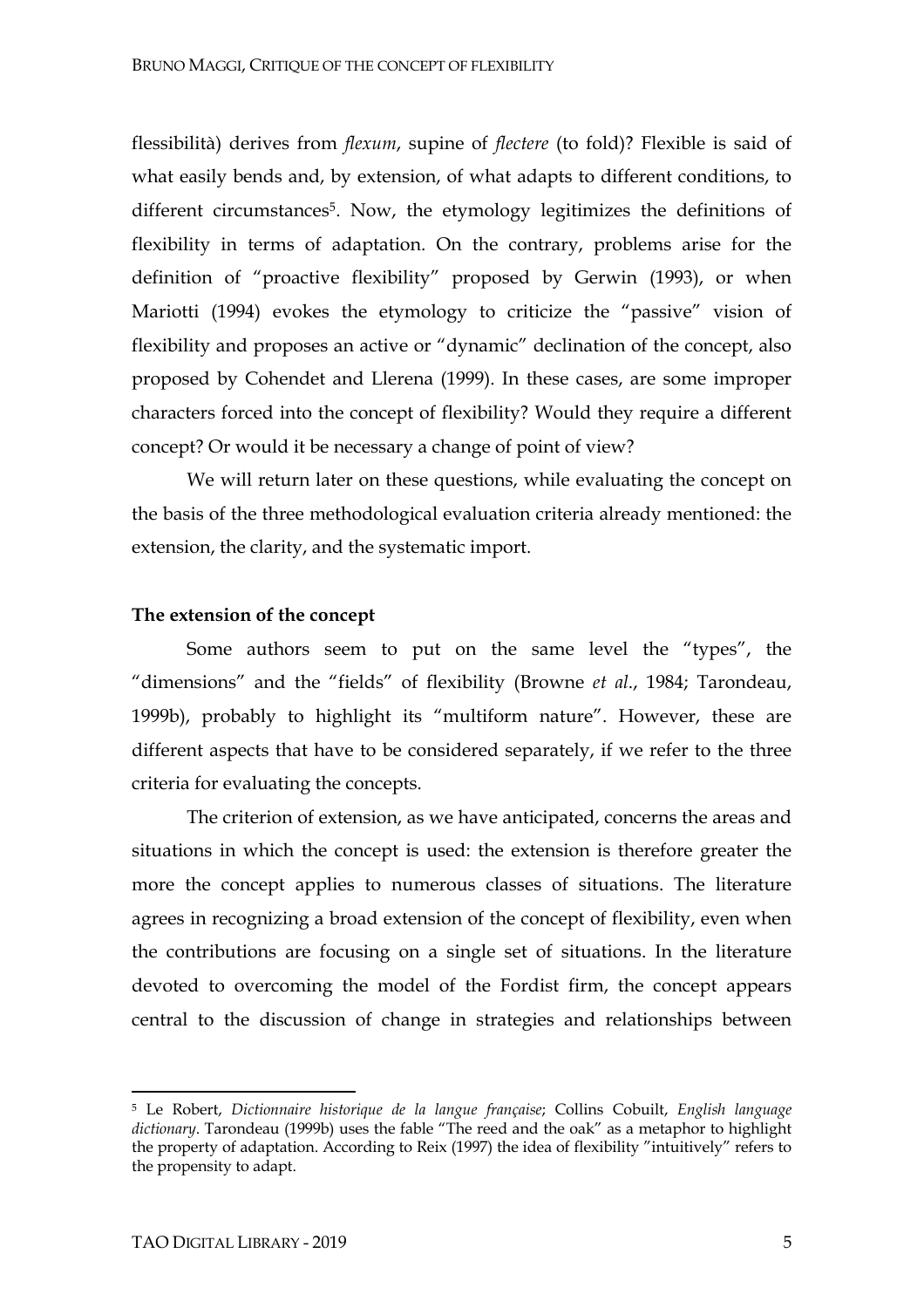firms, technologies and management practices and organization of production systems, forms and contents of work.

Tarondeau (1999a; 1999b) details a list of areas covered by the concept. On the one hand, he considers the firm's strategy - where flexibility can affect all the firm's "functions" (research and development, finance, etc.), the use of resources within the firm and the external relations with partners - and the operational activities. On the other hand, he points out that, both for strategic decisions and for operational decisions, flexibility encompasses the large fields of products, processes and organization. With regard to products, flexibility applies to design as well as to manufacturing. With regard to processes, it applies to technologies, equipment and machines. With regard to the organization, it applies to the relationships between the subsystems of the firm and to the use of human resources, as well as to relations with external partners. Finally, flexibility may also concern work: in a "quantitative" sense, when referring to volumes and work relationships, and in a "qualitative" sense, when referring to its content.

This extension of the concept of flexibility is certainly impressive. Nevertheless, it may be questioned whether it always concerns the relationships between the firm and its environment. The answer is affirmative when we refer to strategies, operational decisions, technological and organizational choices, and human resources policies. But when we refer to the relationship between the firm and its partners and contractors, it would be necessary to take into account the possibility of "rigid demands" addressed to them, so that they are flexible to adapt to the demands expressed by a "lead company" - a case well illustrated, for example, by the changes in the automotive industry. And, when flexibility is referred to work, it would be necessary to distinguish the policies of the firm and the norms of labor law and the flexibility of the subjects that must adapt to these policies and these rules, which are (to them) as "rigid" as the previous ones. Overall, both the level and the unit of analysis have to be carefully considered, in order to assess the extension of the concept applied in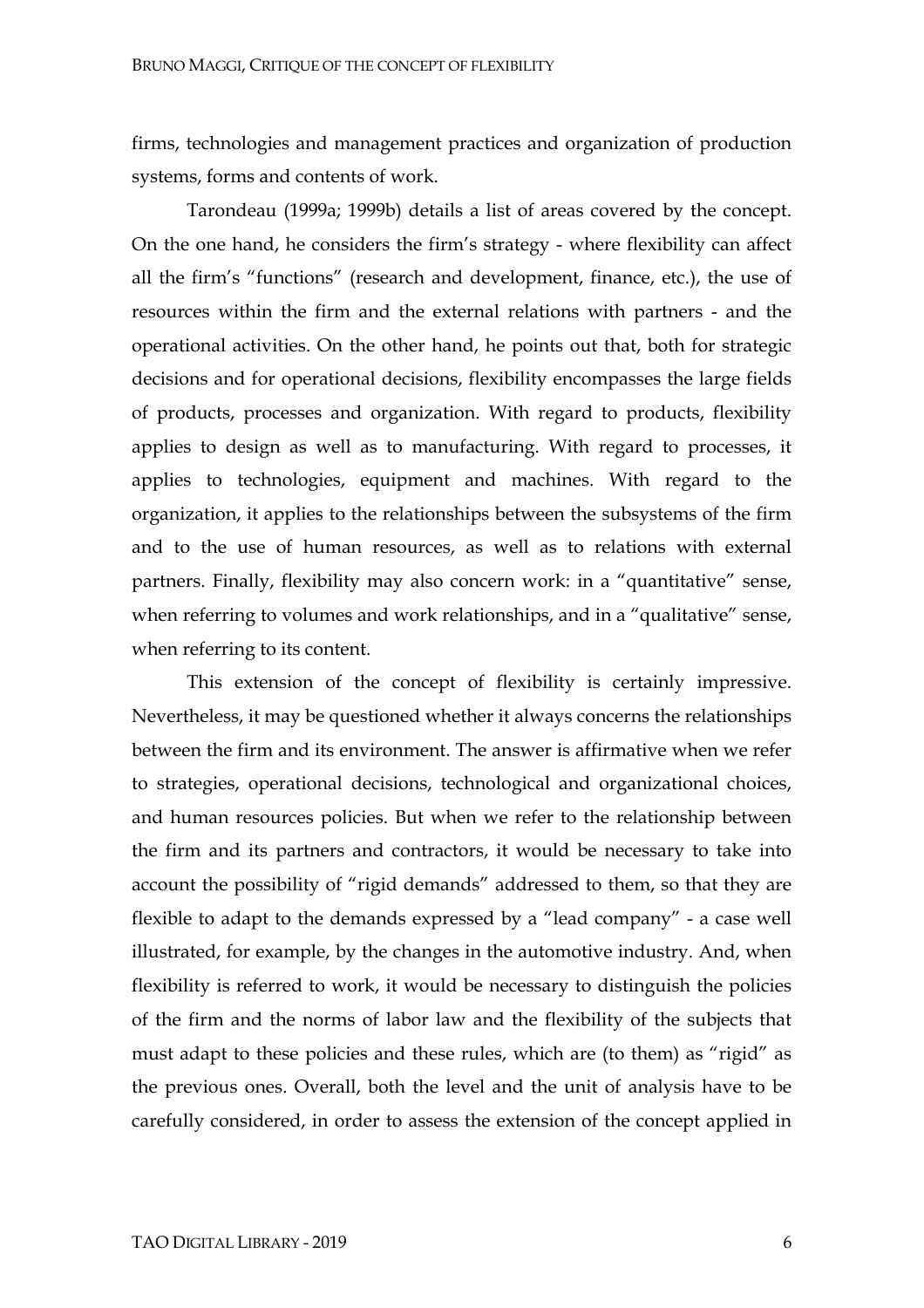the different areas of the firm: otherwise, there is the risk of attributing to the latter a flexibility belonging to other levels or other units of analysis.

## **The clarity of the concept**

The extension is, in principle, related to the level of abstraction of the concept. The more the concept is abstract, the more it is necessary to translate it into less abstract "dimensions" and into "empirical indicators", to allow its "measure"6. The second evaluation criterion, the clarity criterion, concerns this aspect: the potential capacity of the concept to descend along the abstraction scale to reach an operational definition with objective indicators. This evaluation must obviously be related to the extension.

Many contributions focus on the dimensions and measures of the concept of flexibility. However, this analytical focus is not covering the whole extension of the concept. As Tarondeau (1999b) points out, the question is less treated in relation to the flexibility of business strategies - where indicators are presented in terms of possible options or capacity, propensity to change, but for which measures are not detailed - while there is larger literature focusing on the flexibility of production systems. Let's analyze some examples.

Regarding the flexibility of strategies, Sanchez (1995) identifies two main dimensions and their sub-dimensions: a) "resource flexibility", i.e. the capacity for flexible use of resources in order to pursue alternative courses of action in response to the competitive environment; b) "coordination flexibility", i.e. coordination of available resources.

Regarding the flexibility of production systems, Browne *et al*. (1984) propose eight dimensions: a) "machine flexibility", concerning the modifications of the machines necessary to produce a set of elements of the product; b) "process flexibility", i.e. the ability to produce a set of elements; c) "product flexibility", i.e. the ability to change sets of elements; d) "routing flexibility", i.e. the ability to cope with interruptions; e) "volume flexibility", i.e.

<sup>6</sup> In this regard, the necessary reference is to P.F. Lazarsfeld, Evidence and inference in social research, *Daedalus*, 1958, 87, 4: 99-109.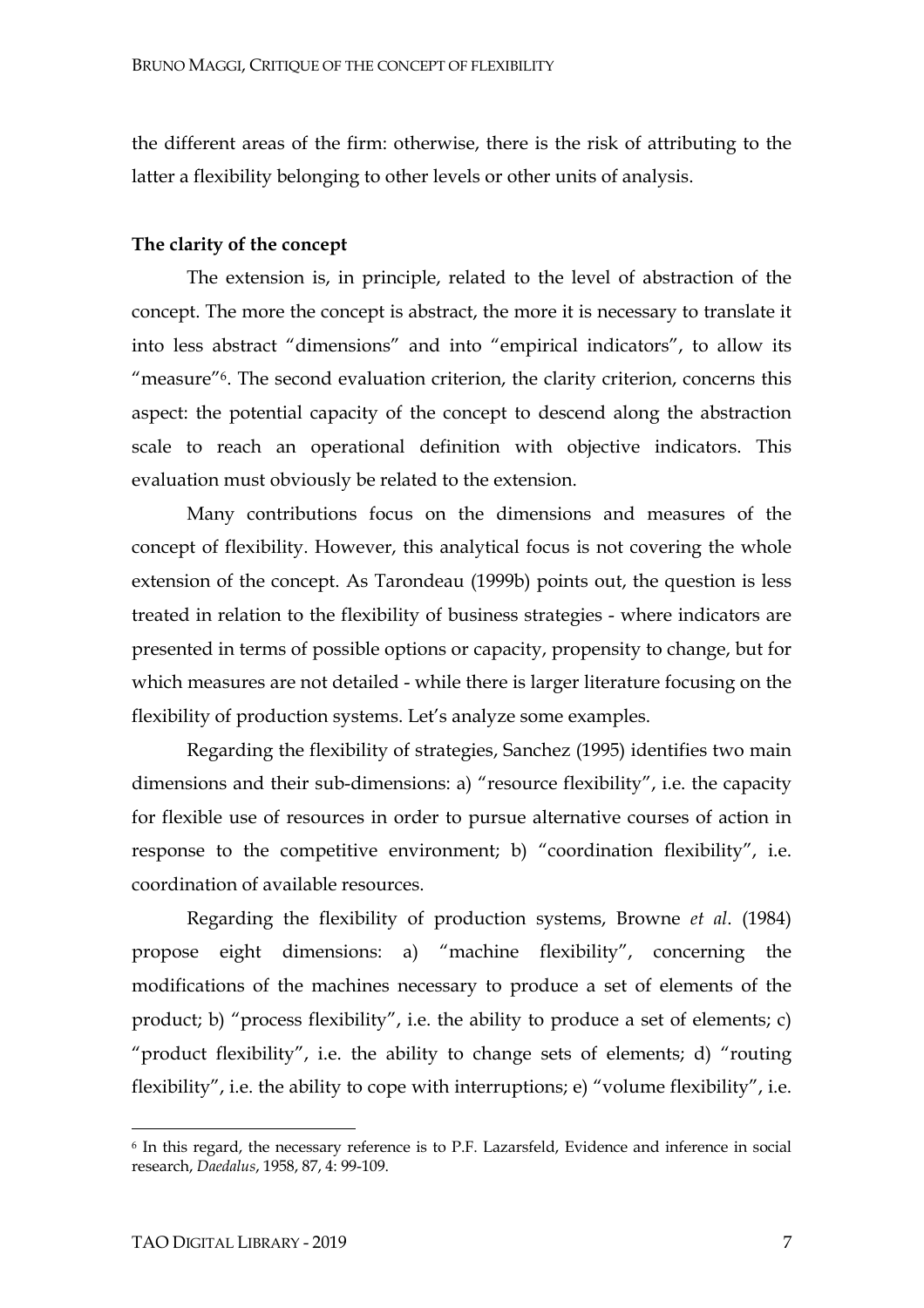the ability to operate at different volume levels; f) "expansion flexibility", the ability to increase the level of production; g) "operation flexibility", or ability to change the order of operations; h) "production flexibility", concerning the universe of the elements that can be produced by the system. Specific measure indications correspond to each dimension.

Gerwin (1987) identifies seven dimensions concerning: the mix, the variation of the range and the functional changes of the products, the use of the equipment, the volumes, the materials to be transformed, the sequences of the process; and for each of these dimensions the author indicates possible measures. The same dimensions – developed by Gerwin and Tarondeau (1989) and by Gerwin (1993) - appear to be better articulated with respect to the criterion of clarity of the concept in a previous contribution (Gerwin, Tarondeau, 1984) which focuses on two levels of translation of the concept in dimensions: three dimensions at a first level, concerning the flexibility of "product", "process" and "input" are broken down into subdimensions of lesser abstraction, such as the diversity of products, their renewal, their modification, the volumes and states of the process, etc.

Literature reviews (Gupta, Goyal, 1989; Sethi, Sethi, 1990; De Toni, Tonchia, 1998) highlight both the convergence about the conditions of change and environmental complexity, and the combinations of the criteria adopted to identify the dimensions: the type of change (quantitative and qualitative), the extent of change, the time frame (short, medium and long term), the type and degree of *alea* to be faced, etc.

Finally, with respect to work, flexibility affects both the legal rules on labor relations - field of study of Labor law - with, obviously, a variety of solutions in different countries (Veneziani, 1992; Supiot, 1999), and the organizational rules, with particular focus on the transformations of production processes and tasks, the integration of functions, and the mobility of workers (Terssac, 1992). Regarding the management, Tarondeau (1999b) distinguishes: a "quantitative flexibility", or elasticity of staff and wage, and a "qualitative flexibility", concerning the extension of the qualifications and skills of the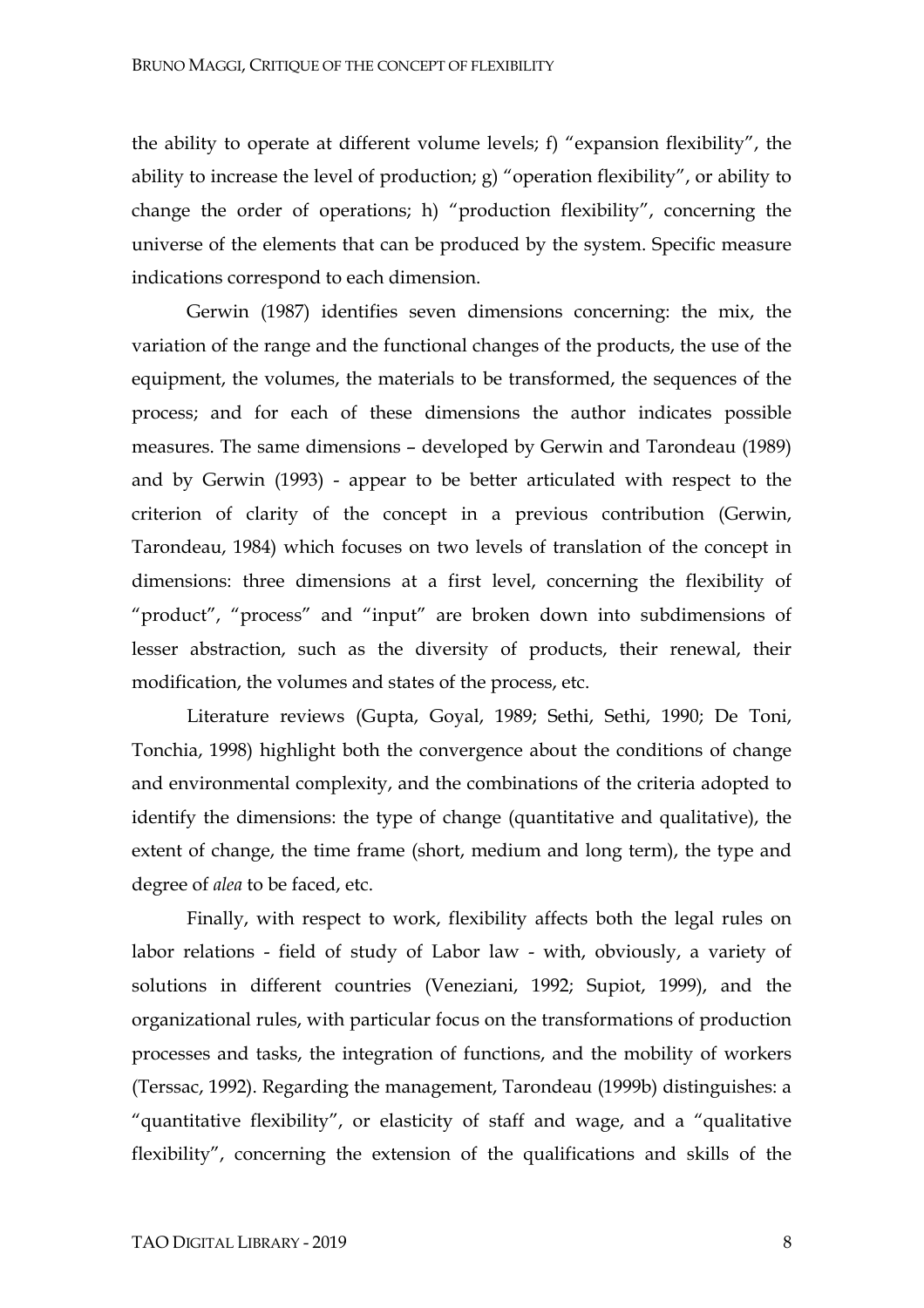employees and their internal mobility. On the one hand, flexibility is made possible by atypical work and by the use of fixed-term work, self-employment, and outsourcing. It applies to the volume of work, and is measured in terms of number of employees, costs and terms of variation. On the other hand, flexibility is exercised on the content of the work, the definition of tasks, the skills and abilities of workers.

This series of references is sufficient to allow some comments regarding the criterion of clarity of the concept.

Even the authors who have been proposing dimensions and measures express dissatisfaction: for example, Gerwin (1987; 1993) notes that "in spite of the need no well-accepted operationalizations exist". Regarding the flexibility of the strategies, Tarondeau (1999b) notes that it is "difficult to aggregate [the indicators] in order to establish a global flexibility scale", and that the possibility of measuring "optimal flexibility" is missing: this is not a problem of marginal relevance for a literature aiming to be normative and not just descriptive. Also for the flexibility of the production systems, according to De Toni and Tonchia (2001), the existence of different dimensions would only lead to partial measurements, which would have to be combined for a unitary classification considering jointly: a) the "objects" of the change (volumes, products and processes), and b) the "characteristics" of the change (conditions of the initial state and type of transition, short and long term).

While we concur with these criticisms, it is also necessary to accept that different authors propose different translations of the concept into dimensions, sub-dimensions and measures, and to finally admit that this exercise is not complete. However, the concern regarding the clarity of the concept is probably excessively stressed: it would denote, if we follow Hempel's approach, an "operationalist" attitude, the attribution of a pre-eminent, if not exclusive, importance to the operative determination of the concept. The evaluation of clarity has to be related to the evaluation of both the extension and the systematic import of the concept of flexibility.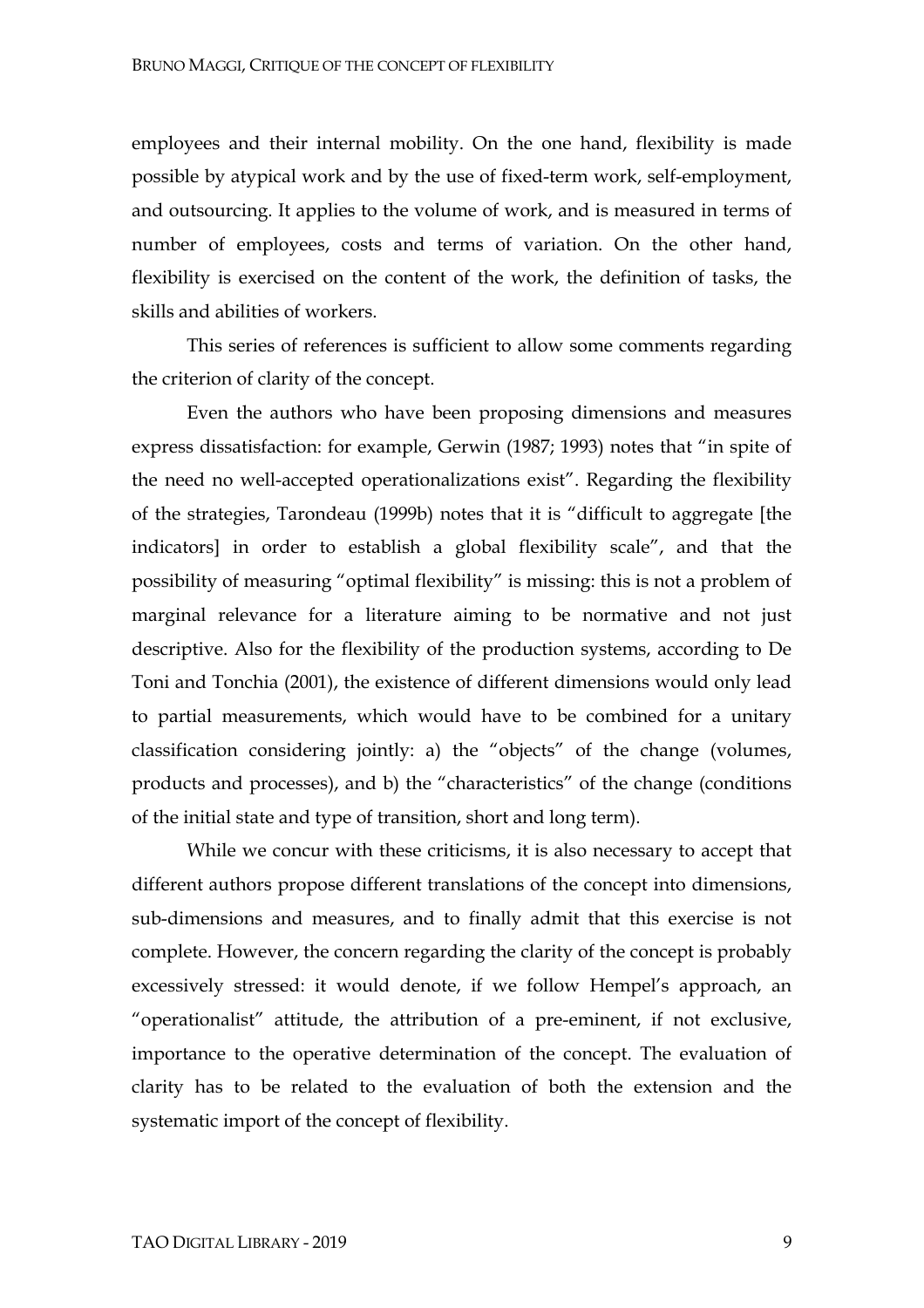Now, the application of the concept to numerous fields should imply levels of abstraction common to all these fields, consistently with the theory that proposed the concept. The various dimensions and empirical indicators proposed, on the contrary, appear to be heterogeneous, based on multiple definitions of flexibility, even opposite ones (passive, active, static, dynamic, internal, external, etc.), more related to the particular characters of different fields than to a unitary theory. It is in this perspective that it is more appropriate to evaluate the operational translations of the concept. And this leads us to consider the criterion of systematic import.

# **The systematic import of the concept**

According to Hempel, concepts should not be considered separately from the theories to which they belong. If we evaluate them in relation to the contribution they offer to understand and explain phenomena, then we should carefully take into consideration their collocation as components of a theory, that is their *systematic import*. The operational translation of concepts is necessary for empirical research, but it cannot be separated from the evaluation of their theoretical meaning.

Now, very few authors who utilize the concept of flexibility to interpret the transformations of firms and work are concerned with evaluating its theoretical value. Nevertheless, there are citations of theoretical references, although sporadic and synthetic. The "contingency theory of the organization" is cited to highlight the role of flexibility of the firm coping with environmental uncertainty, for example by Gerwin (1993). The approach that explains the behavior of the company in relation to the use of resources ("resource-based view") is also mentioned, for example by Sanchez (1995) who refers to it to develop its dimensions regarding the flexibility of the resources and their flexible coordination, or by Tarondeau (1999a; 1999b) who refers to it in combination with the theory of "organizational ecology" to support the adoption of the concept of flexibility for reflecting on business strategies. The approaches of the "organicist view of the organization" opposed to the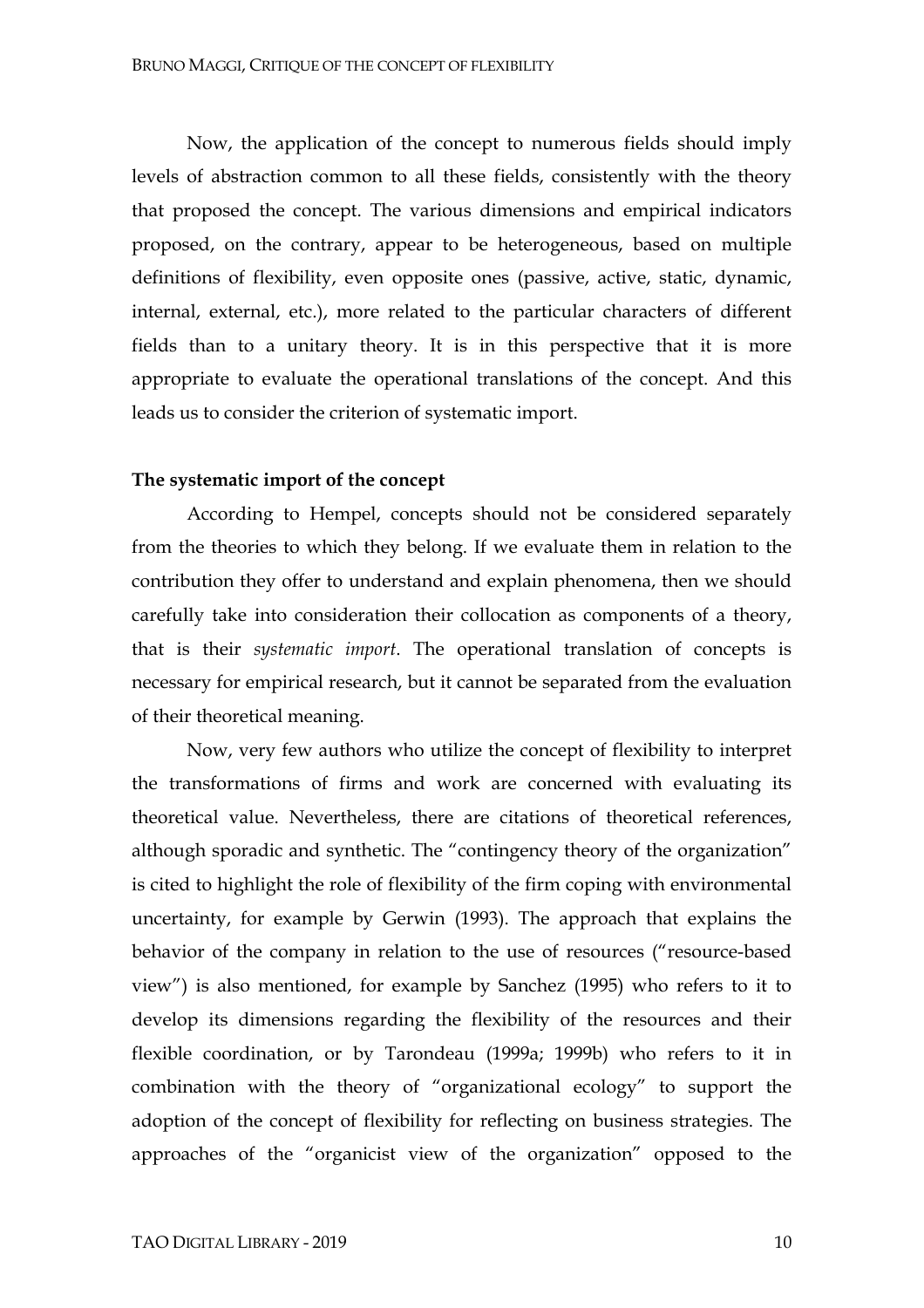"mechanists view of the organization" and of the "socio-technical system" are also cited, in particular by Tarondeau (1999b) as a reference for reflecting on flexibility in the fields of work organization.

What is the place and import of the concept of flexibility in these theories? What is the theoretical meaning in relation to the current uses of the concept, its extension and its clarity? What is its primary source? To assess the systematic import of the concept of flexibility, it is necessary to answer this type of questions.

First of all, it is necessary to situate the cited theories. We follow a chronological order. The theory of the "socio-technical system" is proposed by the Tavistock Institute of Human Relations at London, and specifically by Emery and Trist (1960). It interprets the variability of the social structure of the firms in terms of adaptation to the technology, and through the latter to the environment. The theory that contrasts the "mechanical system" and the "organic system" is due to Burns and Stalker (1961): it presents the organizational characteristics on a scale of variability that allows to evaluate the best adaptation to different environmental situations. These two theories stand out in the perspective of the "new human relations" - after the first Human Relations proposed by Elton Mayo and his school in the years 1930-1940.

The "contingency theory" is introduced with this name by Lawrence and Lorsch (1967) to highlight the dependence of organizational efficiency on the nature of the environment and the ability to adapt to it. The concept of "contingencies" actually expresses the set of exogenous constraints on the organizational structure: a large strand of literature shares and develops this point of view, considering the adaptation of the structure to the environment, but also to technology (Woodward, 1965; Perrow, 1967), or to numerous "context" variables (Pugh *et al*., 1968; 1969). The contingency-based perspective is widely utilized, and it is already existing, before the denomination of contingency theory, in previous approaches, such as the already-mentioned new human relations. The "resource-based view" appears at the end of the 1970s (Pfeffer, Salancik, 1978) and focuses on "resource dependence",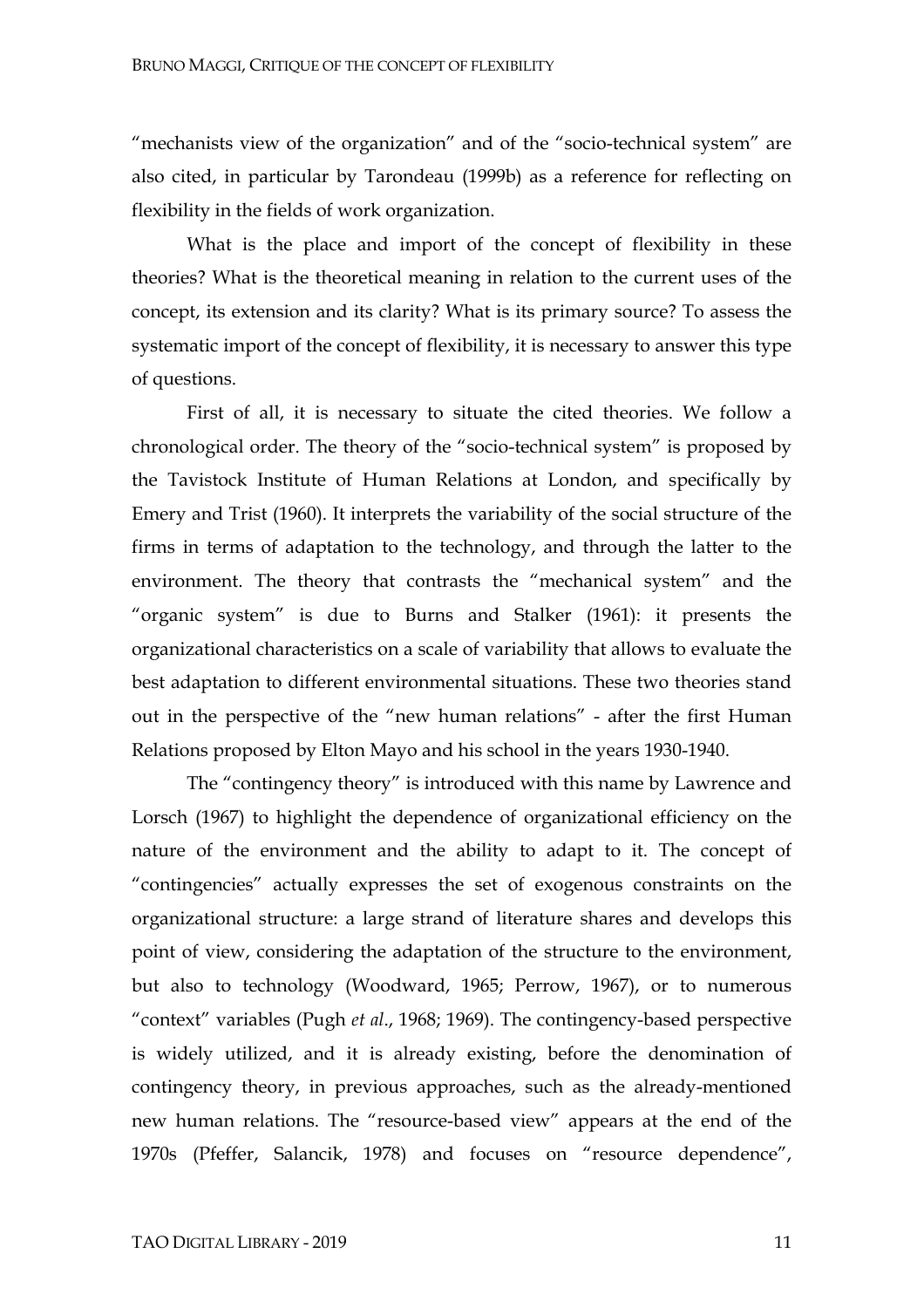interpreted according to two dimensions: the control of resources and their influence on the organization. Many scholars identified in this approach a discontinuity with respect to the contingency-theory perspective, since the organizational strategies adopted to reduce dependence are interpreted as strategies that would not just adapt to the demands of the environment. Actually, the idea of resource dependence is only a development of some element of a great classic of organizational thought – Thompson's theory (1967) - however, the resource-based theory does not adhere to the general framework of Thompson's theory, and remains anchored to the contingency-theory perspective. Contrariwise, the theory of "organizational ecology", founded in particular by Hannan and Freeman (1977; 1989), moves away for various reasons from the approaches mentioned above. First of all, it proposes an "ecology of the populations of organizations": the unit of analysis is the "population", not the individual organization. In addition, the relationship between these groups of organizations and the environment is not interpreted in an adaptive way, but in terms of "natural selection" processes: therefore, this theory is opposed to any approach relying on contingent and rational adaptations7.

We can analyze the place and the import of the concept of flexibility in these theories. Flexibility is the cornerstone and the core of the new human relations approaches. These are the approaches that specifically propose the "rigidity/flexibility" *continuum* to explain the variability of the organizational structure and its adaptive propensity: we will analyze this point in the following paragraph. Flexibility is no longer a central concept in contingentist approaches, where it is used to explain aspects of structural adaptation even though it derived from the proposals of the human relations. Organizational ecology, aimed at proposing an evolutionary theory focusing on the level of the populations of organizations, makes no reference to the concept of flexibility.

 $<sup>7</sup>$  For a critical comparison of theories in the field of organization studies, from the 1960s, see</sup> Maggi, 2003/2016, part I, chapter 2.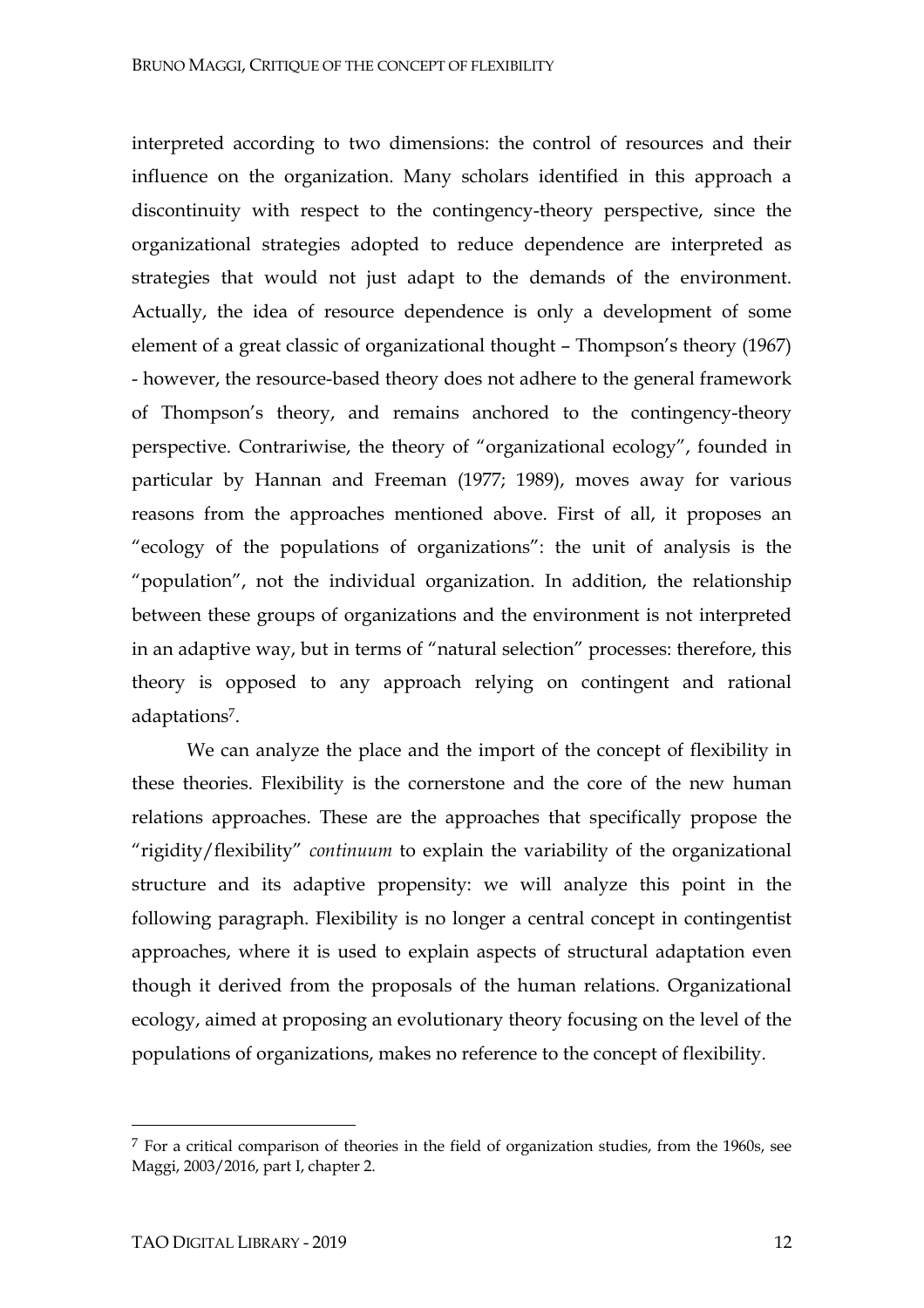Thus, these theories converge - except for the organizational ecology, which does not appear to be a suitable reference - towards a vision of adaptation of the organizational system to environmental constraints, where flexibility is the main manifestation of adaptive behaviors. The theoretical meaning of the concept of flexibility is therefore consistent with most current definitions, but the proposals to use this concept in "active", "proactive" or "dynamic" sense appear to be inconsistent, rather contradictory: probably, in these cases it would be preferable to use another concept, given that they do not refer to an adaptation.

Finally, let's consider the extent and clarity of the concept in relation to its systematic import. The current extension may seem wider than the initial theoretical proposals, but nothing prevents the broadening of a field of application of a concept if this does not become contradictory to its systematic meaning. As for the articulation of the concept in terms of dimensions and indicators that have been developed, many of them seem to move away from the original systematic meaning and hang from the idea of flexibility – i.e., of adaptation - towards changes, options, variations, which can allow a better adaptation. Then, the idea of flexibility seems to become a general assumption, which justifies *a priori* whatever modification, either responsive, adaptive or even "proactive": this contradicts the theory. Once more the question arises: would not be the case to look for - in a different theoretical framework - another concept that can be better articulated in dimensions and indicators of change and variation?

It seems necessary to deepen the evaluation of the systematic import of the concept of flexibility, taking also into consideration its source and its development: it is necessary to understand from where it originates and what its theoretical path has been.

#### **The sources and the development of the concept**

We have premised that the definition of a concept must first of all take into account its etymological meaning, and we recalled that "flexibility" means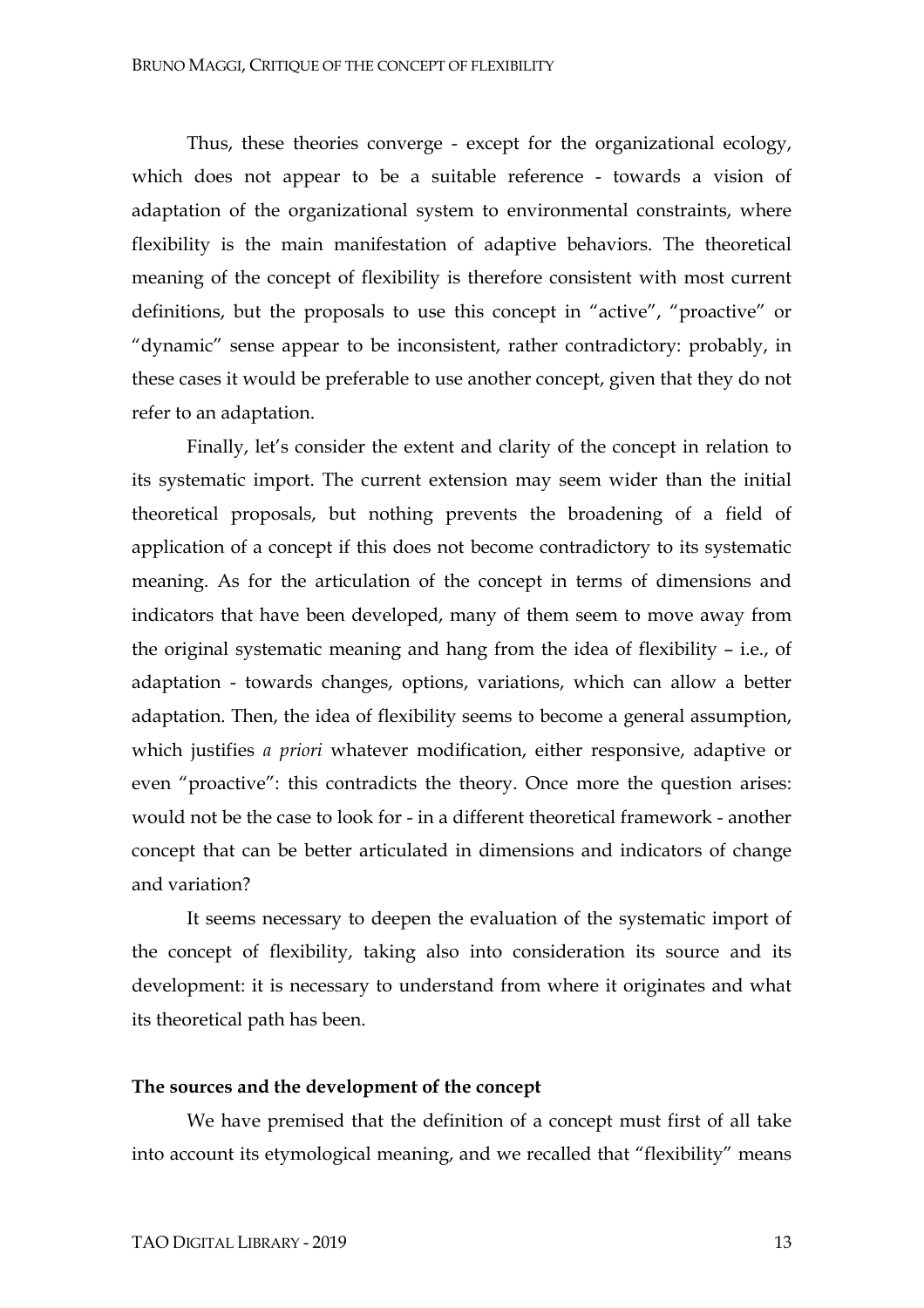"*variable adaptation* to different conditions and circumstances". Now, this meaning is perfectly consistent with the fundamental orientation of *functionalism*, as assimilated by the human and social sciences (Merton, 1949). According to the functionalist view, the structure of the system, whether rigid or flexible, can only adapt to the environment - better, to its meta-system - to respond to the functional needs of the system itself.

If we can say that "managerial researchers have been concerned about this concept [of flexibility] since the 1970s" (Cohendet, Llerena, 1999)<sup>8</sup>, the study of the organization - of functionalist orientation - started much earlier to develop a reflection on flexibility. The starting point dates back to the first Human Relations. Researchers from Elton Mayo's laboratory highlight, with the Hawthorne research, that the deviation from the Taylorist rigid program can be, rather than a deviance to correct, an element to be valued when it allows better functionality. In this way, they pave the way to the perspective of flexibility, in contrast with the "classic model". They see the firm as an organic system. The inner part of the system is both a "technical organization" and a "human organization". Human organization is "individual" and "social", and as a social organization it involves a "formal" part and an "informal" part (Roethlisberger, Dickson, 1939: 551-568). This interpretation is well known. But for the purposes of this reflection it is noteworthy to point out that in this interpretation the human part - flexible – has to adapt to the technical part - rigid – according to the functional logic of the system. Moreover, the inner part of the organization must fit, as a whole, the outside economy. Here lies the source of the concept of flexibility with respect to the firm and the work.

Those early human relations, during the 1930s-1940s, are not yet interested in the variability of organizational solutions. Rather, they appear looking for the more functional way - still a "one best way". The new human relations that have developed since the 1950s do not change the basic

<sup>8</sup> It is starting from this date that the widespread diffusion of information technologies creates the basic conditions for the crisis of the Taylorist-Fordist model of the firm, and consequently the quest for the so-called "flexible" solutions concerning the transformations of firms and work.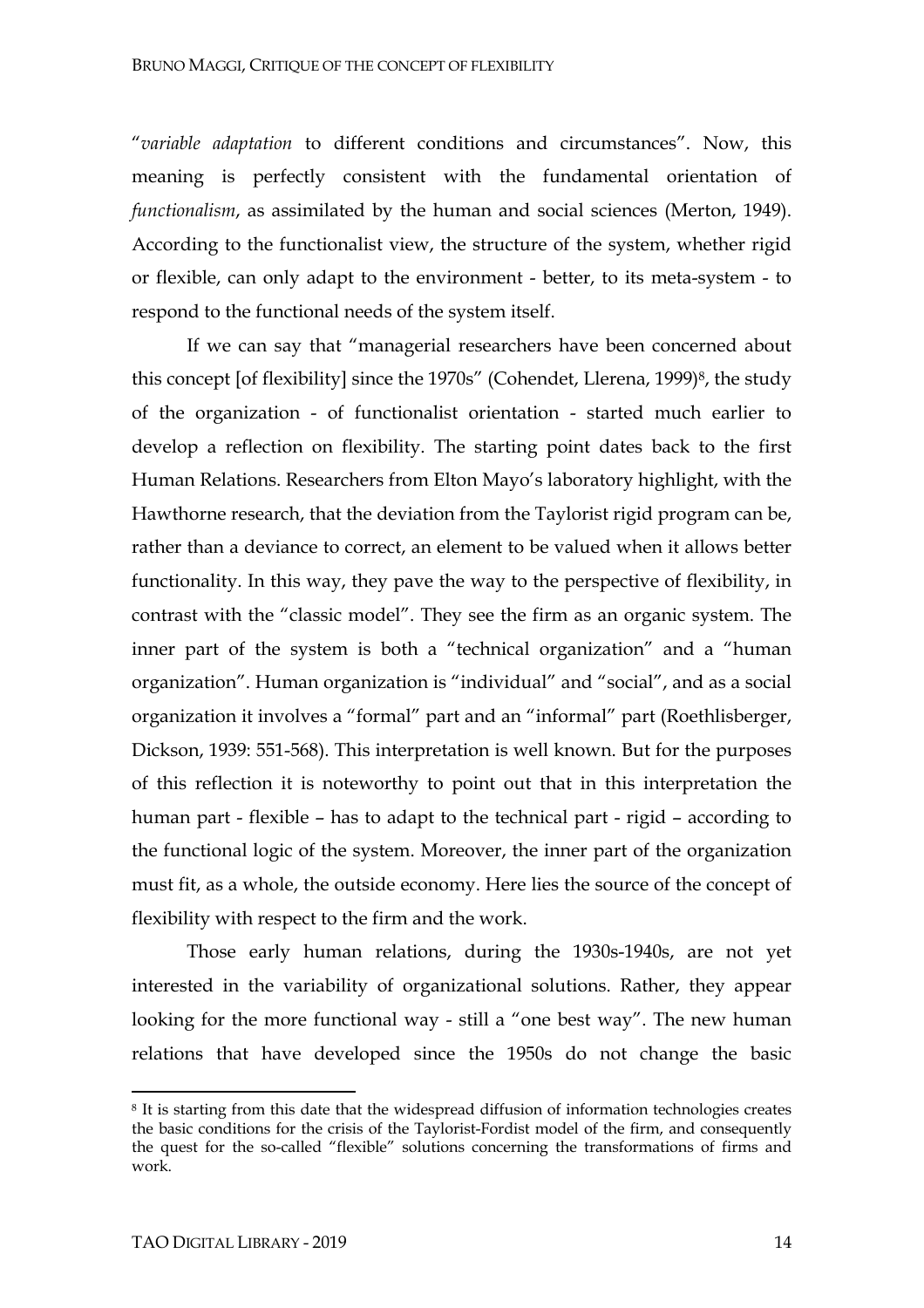characteristics of this perspective. However, they make an important change, precisely because they become interested in the variability of the system, and the explain it by adopting the "rigidity/flexibility" dimension as criterion of analysis. This dimension is codified in the early 1960s by three contributions, almost contemporary.

The functionalist sociologist A.W. Gouldner (1959) proposes to overcome the separation between the "rational model" of the "science of administration" and the "natural-system model" identified by previous sociological research. He directly criticizes the eclectic use of the two models and the concept of "informal organization" proper to Mayo's school of human relations. Instead, he states the complementarity of the two models in order to interpret the variability.

F.E. Emery and E.L. Trist (1960) insist on the one-dimensional interpretation of organizational variability in their famous contribution in which they propose the concept of "socio-technical system". The dichotomy that Gouldner wants to overcome is, on the contrary, reaffirmed by this contribution in terms of contrast between "closed system" and "open system". For the authors of the Tavistock Institute, for any given technology, the structural solutions can be multiple. Among these, the rigid solution is justified only when the technology requires specialized skills. And it is just a matter of choosing the most functional solution among the flexible ones.

The third contribution is due to T. Burns and G.M. Stalker (1961), sociologists at the University of Edinburgh. It is the most cited contribution, probably because they do not propose a dichotomy between rigidity and flexibility but a *continuum*, suggesting that real-world organizational solutions are situated at intermediate levels between the two poles: the "mechanical system" suitable for situations of stability with rigid solutions, and the "organic system", suitable for dynamic situations with flexible solutions.

It is also noteworthy to highlight that the rigidity/flexibility *continuum* appears to be strengthened, in the two European contributions, through its coincidence with the "certainty/uncertainty" *continuum*. The concept of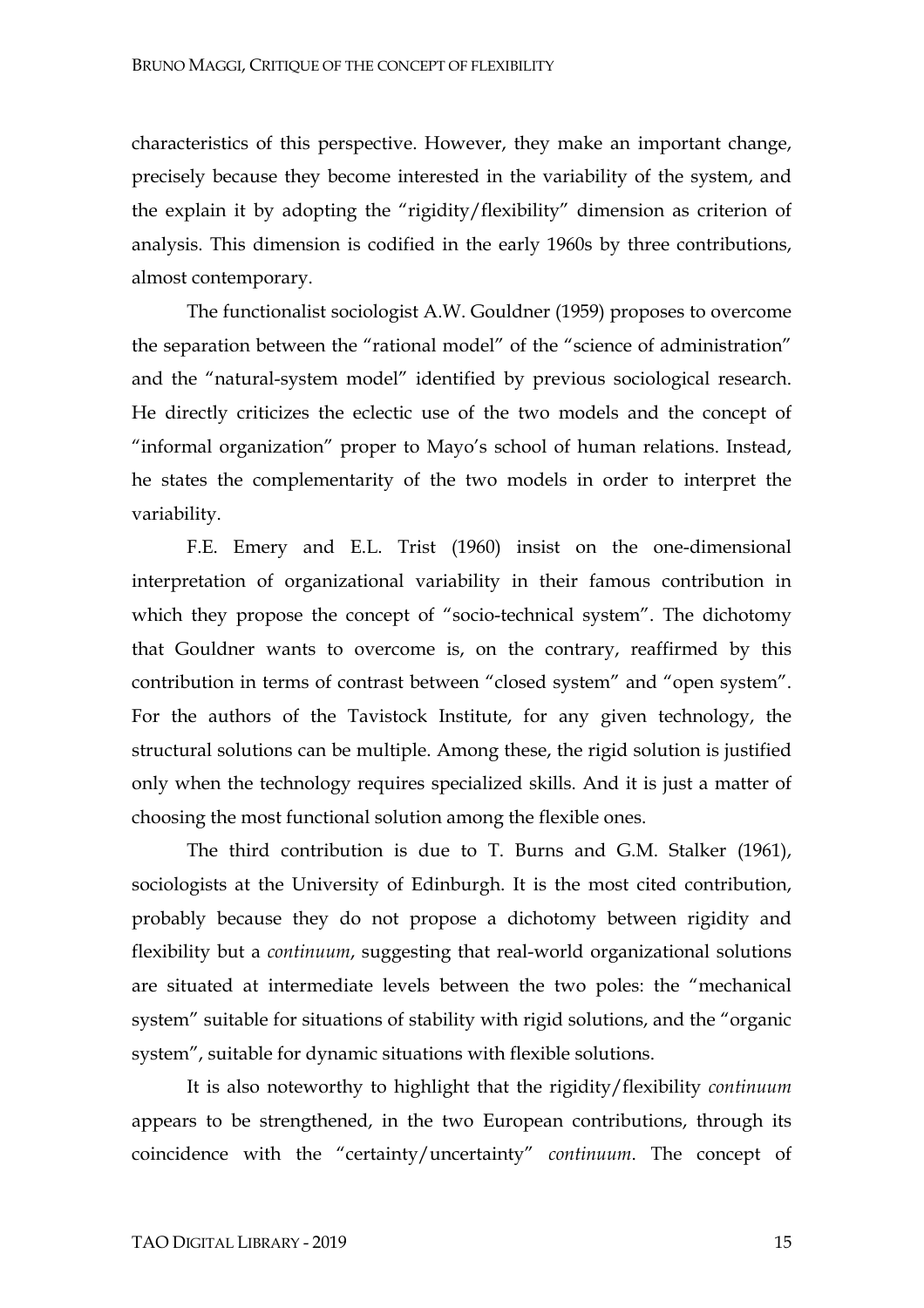uncertainty, derived by the London researchers from the systems' theory, and by the Edinburgh researchers from microeconomics, propose a significant support for explaining flexible adaptation needs. But it should be noted that according to the functionalist orientation, uncertainty is seen as an attribute of the "outside" of the system, more evoked than investigated, to which the "inside" can only adapt. Even the certainty/uncertainty axis is based on a single dimension, such as and in parallel with the rigidity/flexibility axis, hence it does not add new elements to explain variability.

This one-dimensional interpretation of the variability of the system as an adaptation to technology and the environment is adopted by the following contingent approaches, including those previously mentioned. This perspective, however, appears unsatisfactory in Woodward's research (1965), which is unable to explain the similarities between the two poles of the technological *continuum*; and it is contradicted by the research of the Aston Group (Pugh *et al*., 1963; 1968; Child, 1972), which abandons the concept of flexibility along its path. Finally, Perrow (1967), while proposing a typology of technology and detailing its relations with the structure, openly states the inadequacy of the rigidity/flexibility *continuum* for the interpretation of organizational variability. These critiques come from within the contingency theory.

The assessment of the systematic import of the concept of flexibility thus leads to a fundamental issue. Initially proposed by Human Relations to interpret the functional adaptation of the organizational system, the concept of flexibility has been the basis for the interpretation of the variability of this adaptation. But the evolution towards the interpretation of variability - the true core of the organization studies and the cornerstone for understanding change has fostered a progressive disinterest for flexibility, even within the theoretical perspective in which it originated.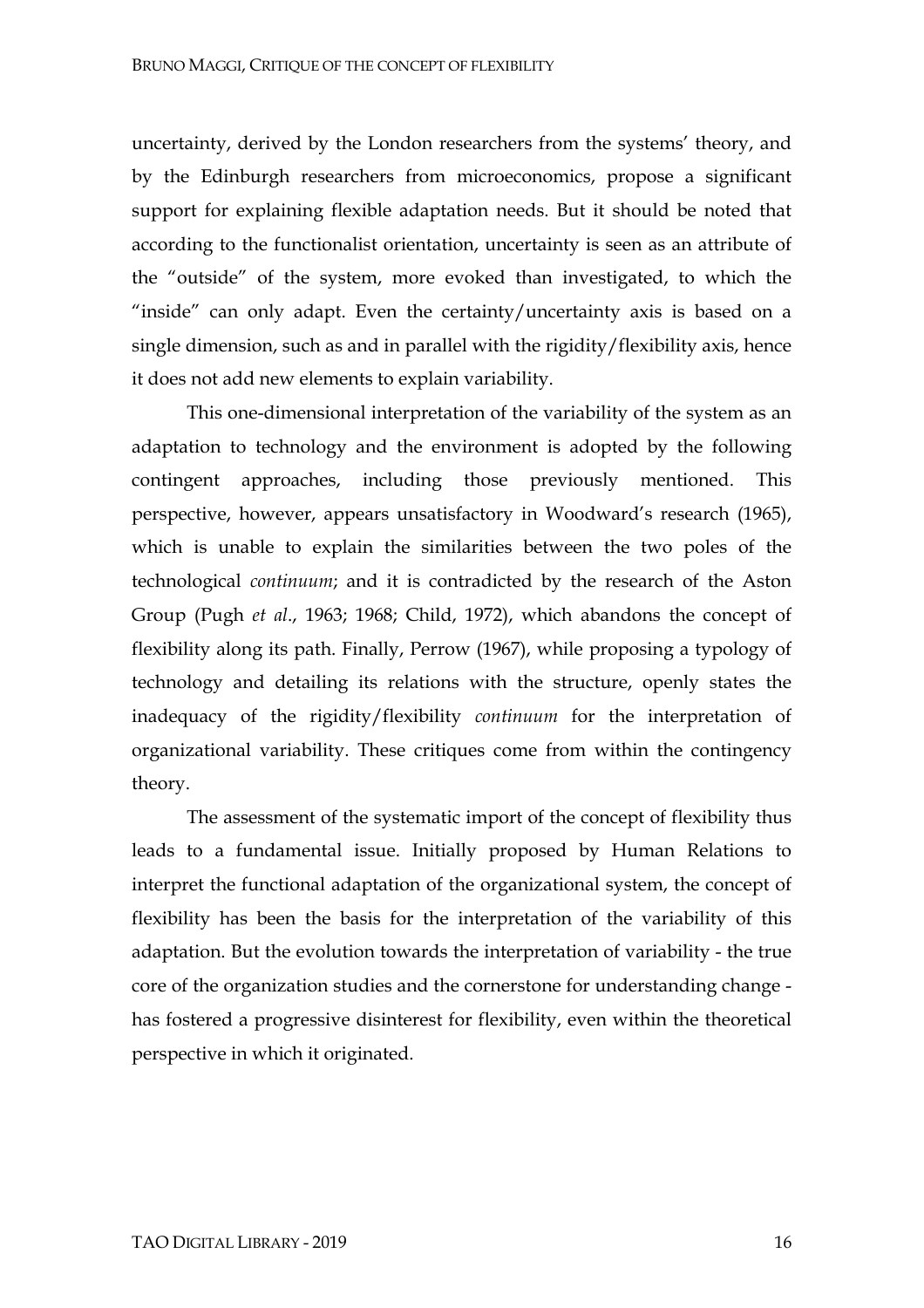## **Perspectives**

The critique of the concept of flexibility that we have proposed, based on the criteria of evaluation of concepts, help us to understand the theoretical statute and the utilization of such concept. Important questions emerge by comparing such utilizations, upon which it is necessary to reflect. On the one hand, the concept derives from an interpretative approach that has shown its limitations and that has been overcome; it is widely adopted in order to interpret the transformations of firm and work, but it has proved inadequate to explain the variability of the system, that is, the modalities of its change. On the other hand, the changes that require an interpretation - dynamic, intertemporal, proactive - impose to go beyond the idea of adaptive variability. Finally, the theoretical meaning poses problems to the extension and clarity of the concept: its application to many different fields appears to be possible only through numerous additional qualifications. The operative proposals are various, they appear derived from different qualifications of the concept rather than from its theoretical meaning, they seem destined to translate into indicators and measures the forms and times of change rather than flexibility.

The need for overcoming the functionalist and contingent theoretical framework and the vision that such a framework presupposes thus emerges. This means also developing other concepts, more suited to understand the transformations of firms and work, capable of satisfying the interpretative needs highlighted by the current literature on flexibility. Now, this choice that seems to be appropriate is not difficult. Non-functionalist contributions concerning the interpretation of change and variability are not missing in the vast field of organization studies and would be easy to cite. In particular, we can refer the study of the variability that was first proposed by Herbert Simon (1947), then continued by his school and developed by the contribution of James Thompson (1967) and by studies that are placed in the Simonian tradition of intentional and bounded rationality9.

<sup>9</sup> See Maggi, 2003/2016, part I, for a discussion of the different visions, of the "ways of seeing", presupposed by the field of organization studies.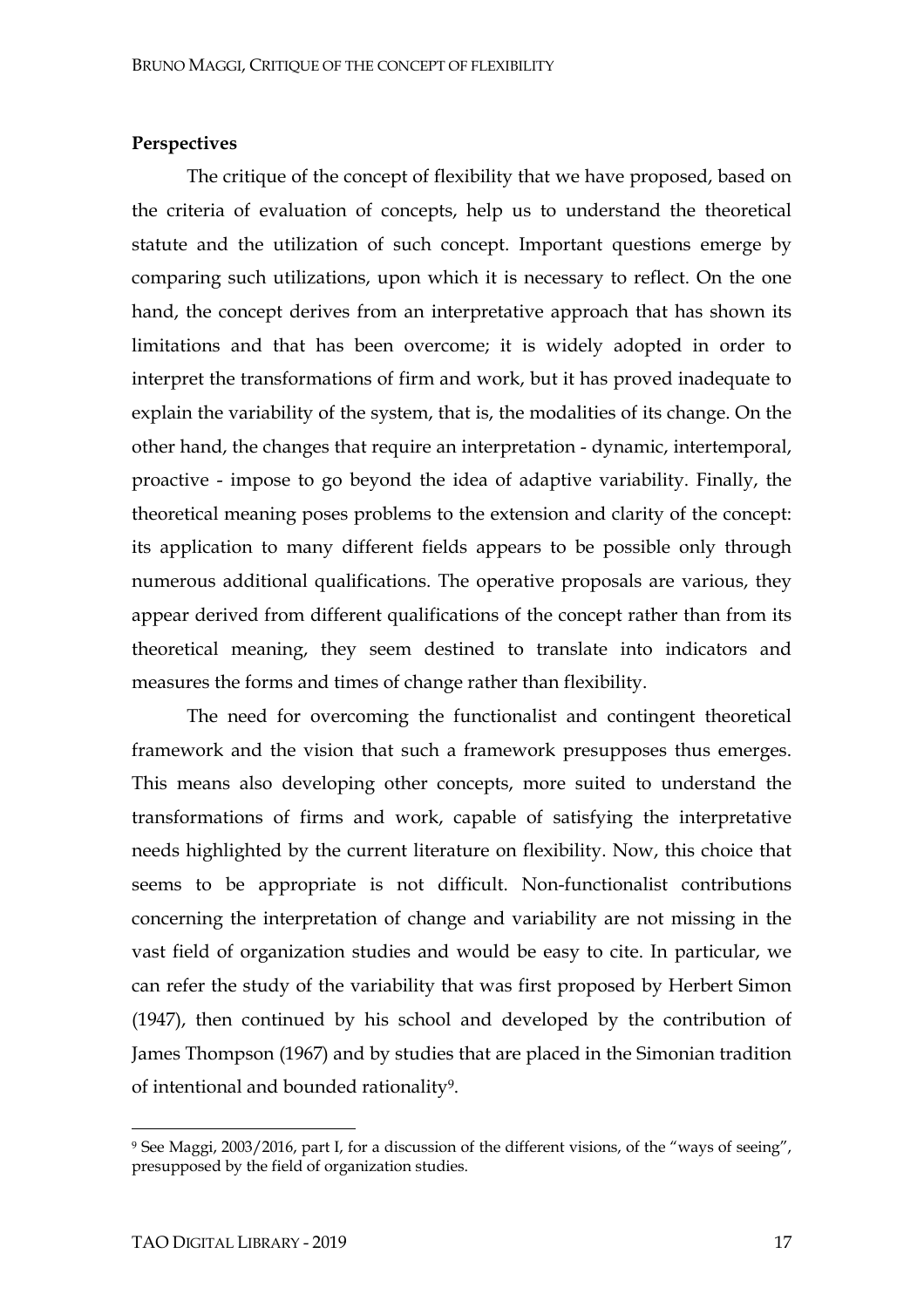We propose this opportunity for researchers to reflect. We think that scientific research feeds essentially on debate, discussion, dispute. Therefore, this suggestion of an alternative way has here the value of a working hypothesis. Like any other hypothesis, it has to be elaborated and tested. As Popper noted, the scientific path is composed of conjectures and refutations, hypotheses and critiques.

#### **References**

BROWNE J., DUBOIS D., RATHMILL K., SETHI S.P., STECKE K.E.

- 1984 Classification of flexible manufacturing systems, *The FMS Magazine*, 2, 2: 114-117.
- BURNS T., STALKER G.M.

1961 *The management and innovation*, London: Tavistock Publications.

CHILD J.

1972 Organization structure and strategies of control: A replication of the Aston Study, *Administrative Science Quarterly*, 17: 163-177.

COHENDET P., LLERENA P.

- 1999 Flexibilité et modes d'organisation, *Revue Française de Gestion*, Dossier: Les flexibilités, 123: 72-79.
- DE TONI A., TONCHIA S.
- 1998 Manufacturing flexibility: A literature review, *International Journal of Production Research*, 36, 6: 1587-1617.
- 2001 La flessibilità dei sistemi produttivi: concettualizzazioni e misurazioni sul campo, Atti del 2° Workshop di Organizzazione aziendale, Università di Padova: CD Rom.

EMERY F.E., TRIST E.L.

1960 Socio-technical systems, in Churchman, C.W., Verhulst M. (Eds.), *Management science, models and techniques*, 2: 83-97, New York: Pergamon.

GERWIN D.

- 1987 An agenda for research on the flexibility of manufacturing processes, *International Journal of Operations and Production Management*, 7, 1: 38-49.
- 1993 Manufacturing flexibility: A strategic perspective, *Management Science*, 39, 4: 395-410.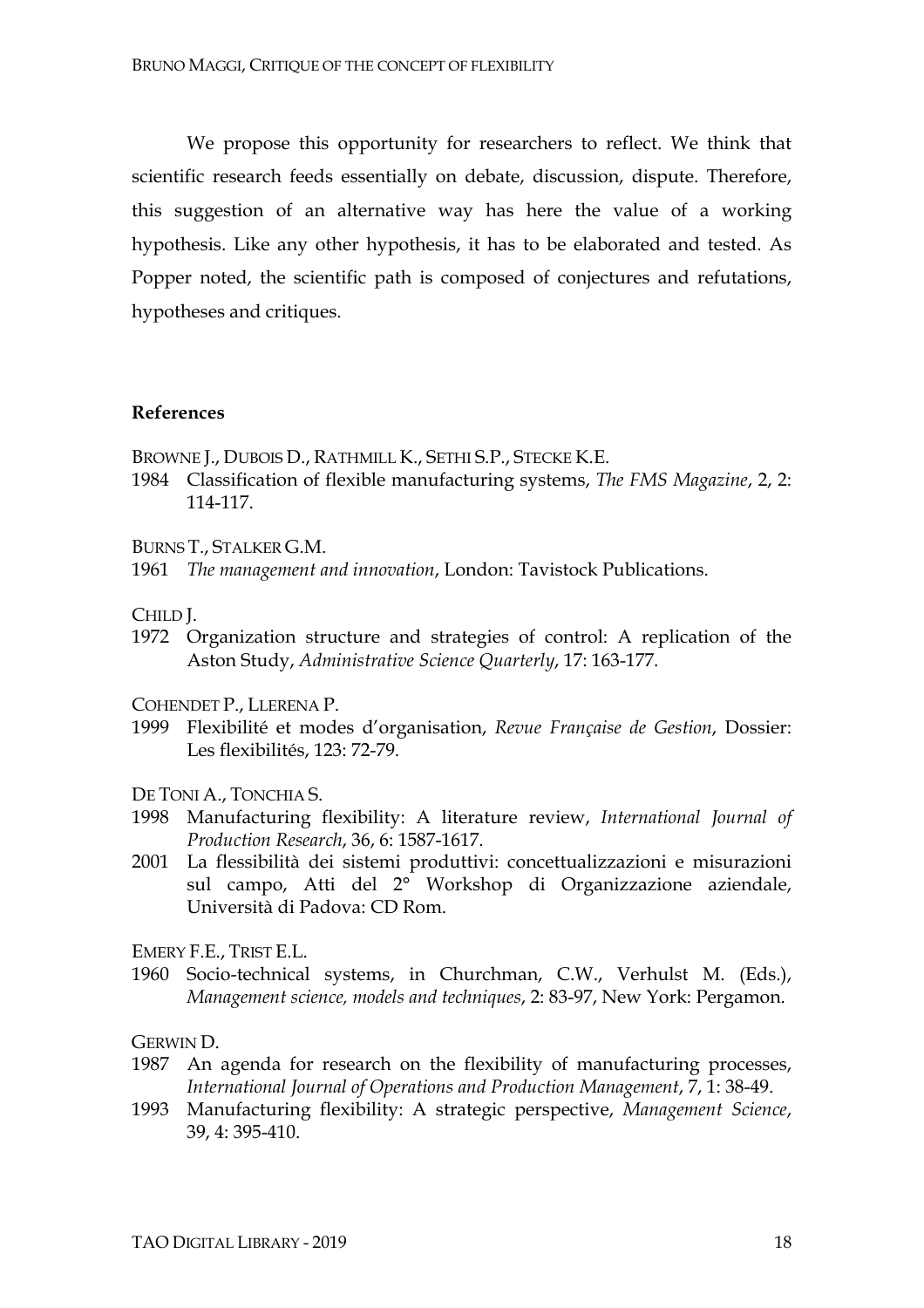# GERWIN D., TARONDEAU J.C.

- 1984 La flexibilité dans les processus de production: le cas de l'automobile, *Revue Française de Gestion*, 46, 1984: 37-46.
- 1989 International comparisons of manufacturing flexibility, in Ferdows K. (Ed.), *Managing international manufacturing*, 169-185, Amsterdam: North-Holland.

GOULDNER A.W.

1959 Organizational analysis, in Merton R.K., Broom L., Cottrel L.S. Jr. (Eds.), *Sociology today*: 400-427, New York: Basic Books.

GUPTA Y.P., GOYAL S.

1989 Flexibility of manufacturing systems: Concepts and measurements, *European Journal of Operational Research*, 43: 119-135.

HANNAN M.T., FREEMAN J.

- 1977 The population ecology of organizations, *American Journal of Sociology*, 82, 5: 929-964.
- 1989 *Organizational ecology*, Cambridge (Mass.): Harvard University Press.

HEMPEL C.G.

- 1952 *Fundamentals of concepts formation in empirical science*, Chicago: University of Chicago Press.
- 1965 *Aspects of scientific explanation and other essays in the philosophy of science*, New York: The Free Press.
- 1966 *Philosophy of natural science*, Englewood Cliffs (N.J.): Prentice-Hall.

LAWRENCE P. R., LORSCH J. W.

1967 *Organization and environment*, Boston: Harvard University Press.

LAZARSFELD P.F.

1958 Evidence and inference in social research, *Daedalus*, 87, 4: 99-109.

## MAGGI B.

2003/2016 *De l'agir organisationnel. Un point de vue sur le travail, le bien-être, l'apprentissage*, http://amsacta.cib.unibo.it, Bologna: TAO Digital Library.

# MANDELBAUM M.

1978 *Flexibility in decision making: An exploration and unification*, Doctoral dissertation, Toronto: University of Toronto, Dept. of Industrial Engineering.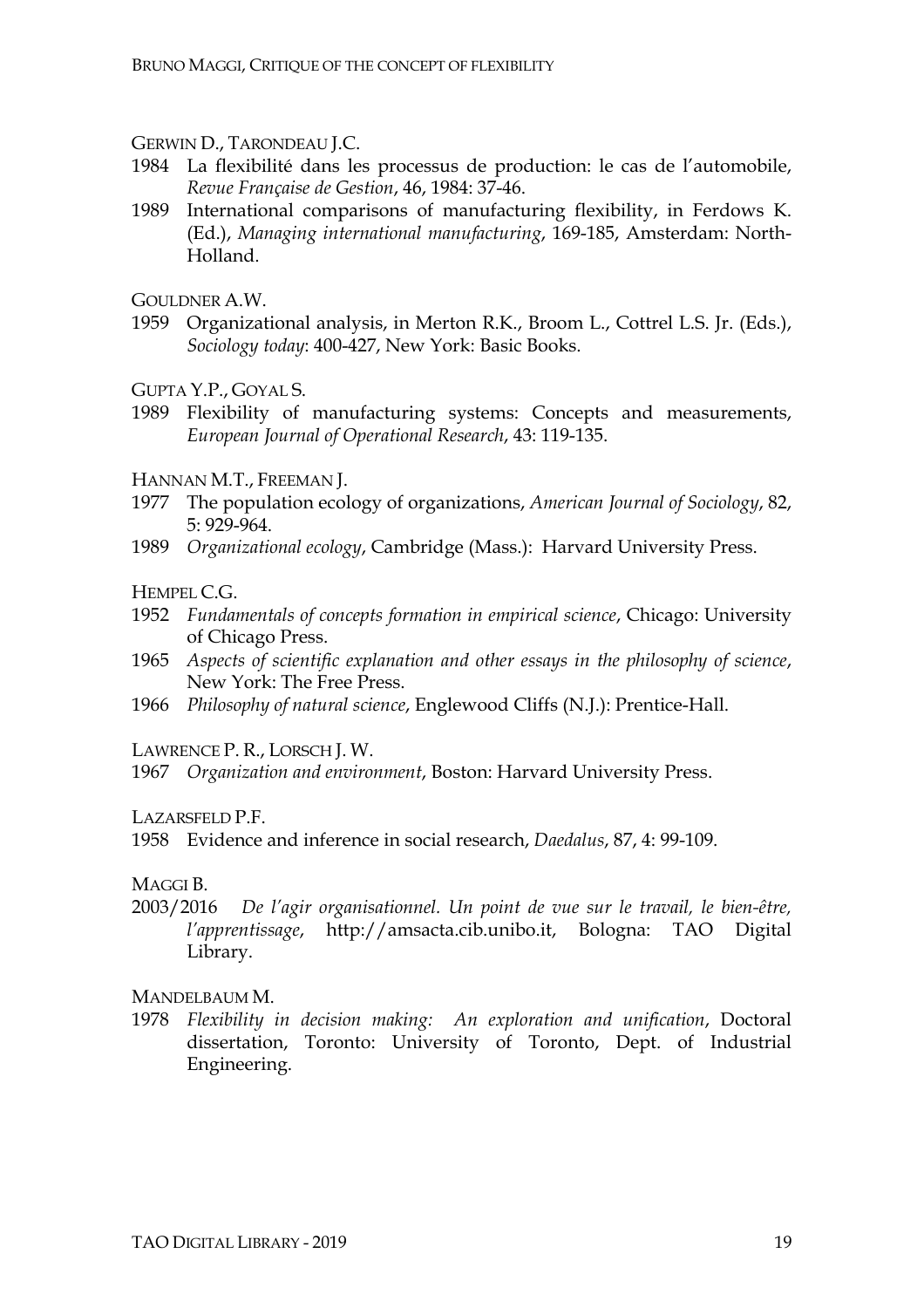## MARIOTTI S.

1994 I vantaggi competitivi del nuovo modo di produzione, in Mariotti S. (Ed.), *Verso una nuova organizzazione della produzione. Le frontiere del postfordismo*, 17-51, Milano: Etas Libri.

MERTON R.K.

1949 *Social theory and social structure*, Glencoe (Ill.): The Free Press.

PERROW C.

1967 A framework for the analysis of organizations, *American Sociological Review*, 32: 194-208.

PFEFFER J., SALANCIK G.R.

1978 *The external control of organizations*, New York: Harper & Row.

POPPER K.R.

- 1962 *Conjectures and refutations: the growth of scientific knowledge*, New York: Basic Books.
- PUGH D.S., HICKSON D.J., HININGS C.R., MACDONALD K.M., TURNER C., LUPTON T.
- 1963 A conceptual scheme for organizational analysis, *Administrative Science Quarterly*, 8: 289-315.

PUGH D.S., HICKSON D.J., HININGS C.R., TURNER C.

1968 Dimensions of organization structure, *Administrative Science Quarterly*, 13: 65-105.

#### REIX R.

1997 Flexibilité, in Simon Y., Joffre P. (Eds.), *Encyclopédie de gestion*, 2th ed., 2, Paris: Economica.

ROETHLISBERGER F.J., DICKSON W.J.

1939 *Management and the worker*, Cambridge (Mass.): Harvard University Press.

SANCHEZ R.

1995 Strategic flexibility in product competition, *Strategic Management Journal*, 16, 5: 135-159.

SIMON H.A.

SETHI A.K., SETHI S.P.

1990 Flexibility in manufacturing: A survey, *International Journal of Flexible Manufacturing Systems*, 2, 4: 289-328.

<sup>1947</sup> *Administrative behavior*, New York: McMillan.